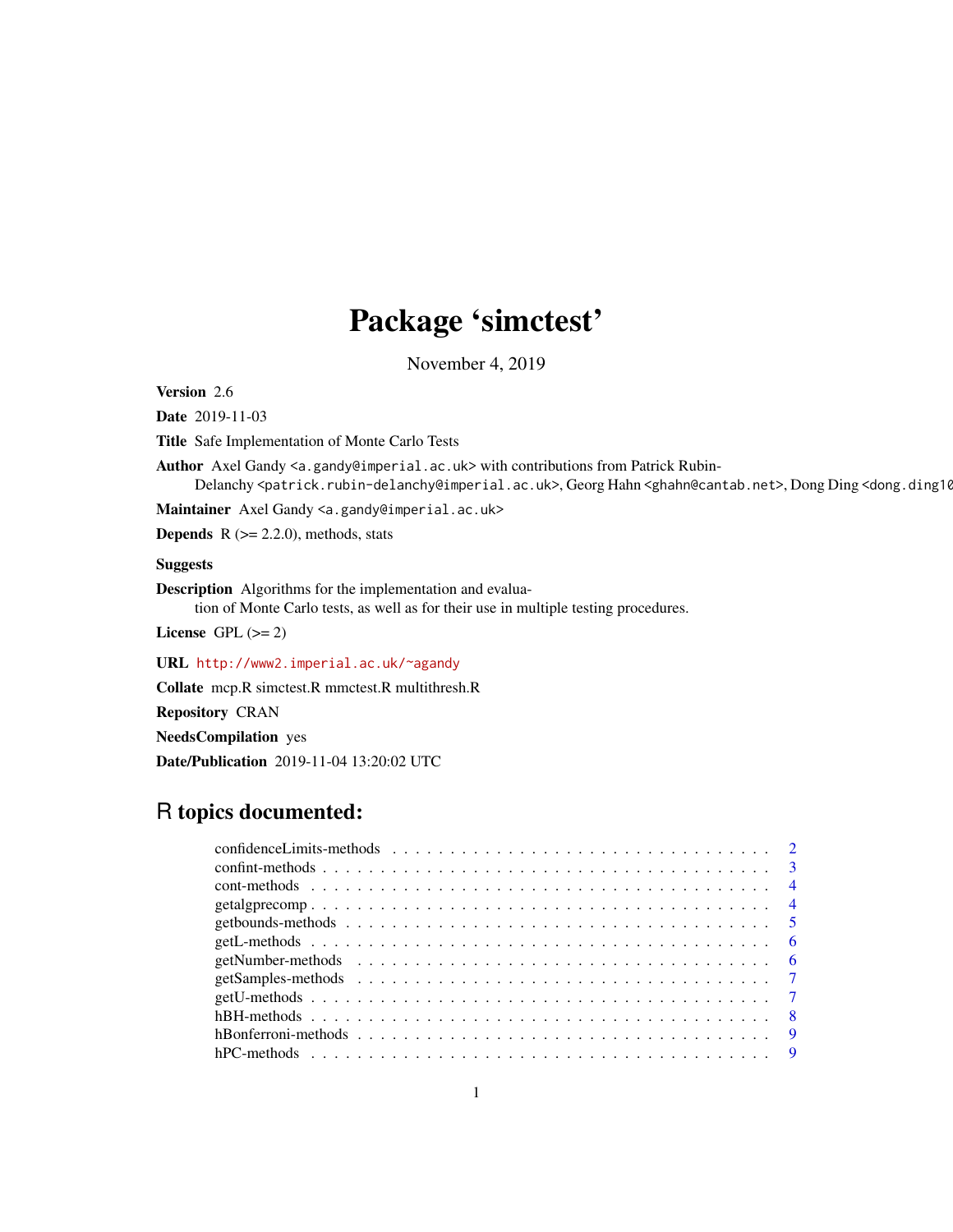<span id="page-1-0"></span>

| Index | 31 |
|-------|----|

confidenceLimits-methods

*Methods for class 'mmctestres' and 'mmctest', Package 'simctest'*

# Description

Function which returns a list containing lower confidence limits (vector 'lowerLimits') and upper confidence limits (vector 'upperLimits').

# Usage

```
confidenceLimits(obj)
```
# Arguments

obj object of type 'mmctestres' or 'mmctest'.

# Methods

confidenceLimits(obj) works with object of type mmctestres or mmctest.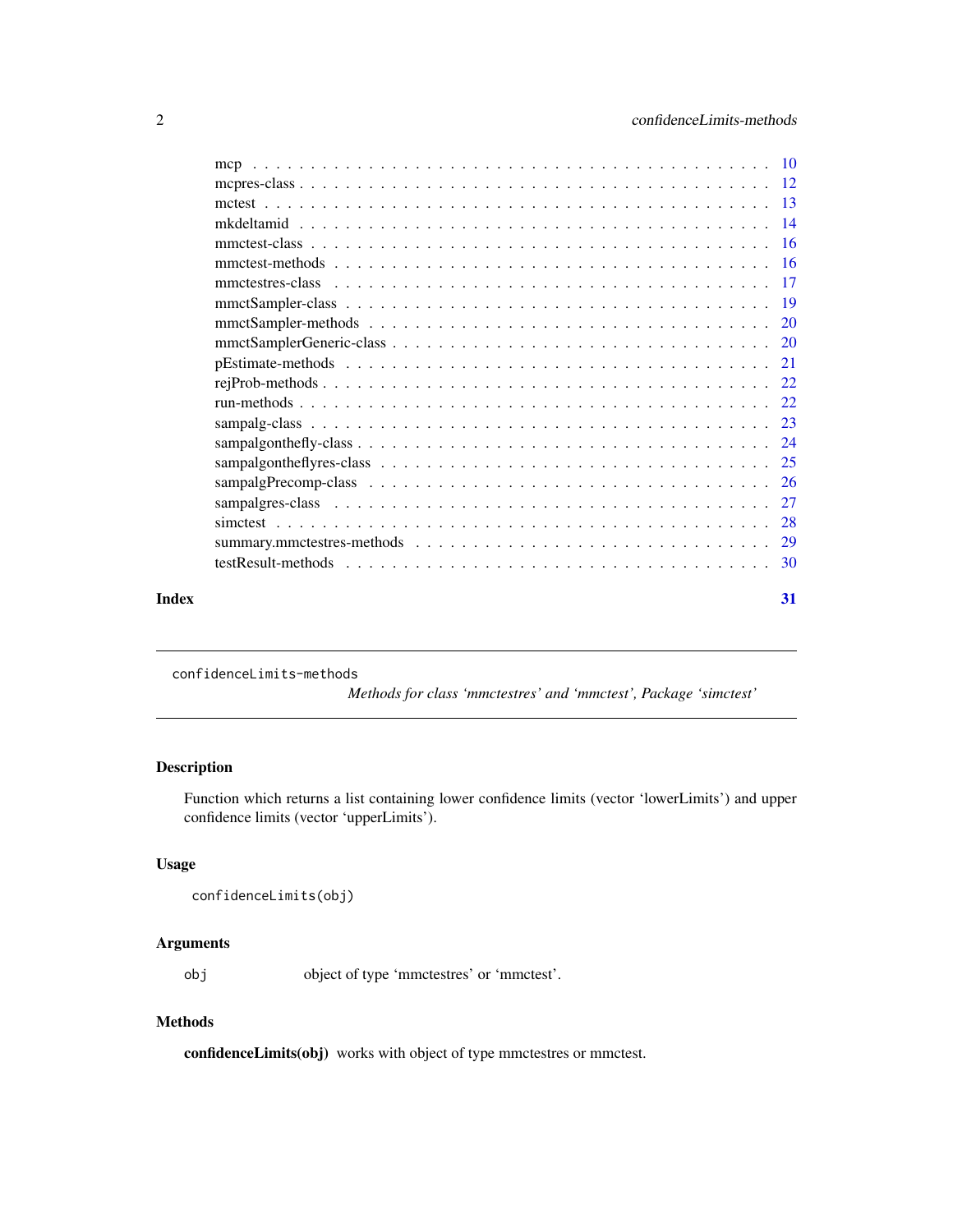# <span id="page-2-0"></span>confint-methods 3

# Examples

```
fun <- function(ind,n,data) sapply(1:length(ind), function(i) sum(runif(n[i])<=data[ind[i]]));
i <- mmctSampler(fun,num=500,data=runif(500));
a <- mmctest(h=hBH);
a \leq run(a, i, maxsteps=list(maxnum=1000000, undecided=10));res <- confidenceLimits(a);
lower <- res$lowerLimits;
upper <- res$upperLimits;
```
confint-methods *Methods for Function run in Package 'simctest'*

# <span id="page-2-1"></span>Description

Computes a confidence interval for the p-value

#### Usage

```
confint(object,parm,level=0.95,...)
```
# Arguments

| object   | An object of type sampalgres resulting from a previous call to run or cont. |
|----------|-----------------------------------------------------------------------------|
| parm     | must be missing.                                                            |
| level    | the desired coverage probability.                                           |
| $\cdots$ | additional argument(s). Currently not used                                  |

# Methods

object = "ANY", parm = "ANY" Generic function: see [confint](#page-2-1).

object = "sampalgres", parm = "missing" Computes a confidence interval for the p-value with the coverage probability given by level.

```
alg<-getalgonthefly()
res <- run(alg, function() runif(1)<0.05);
res
confint(res)
```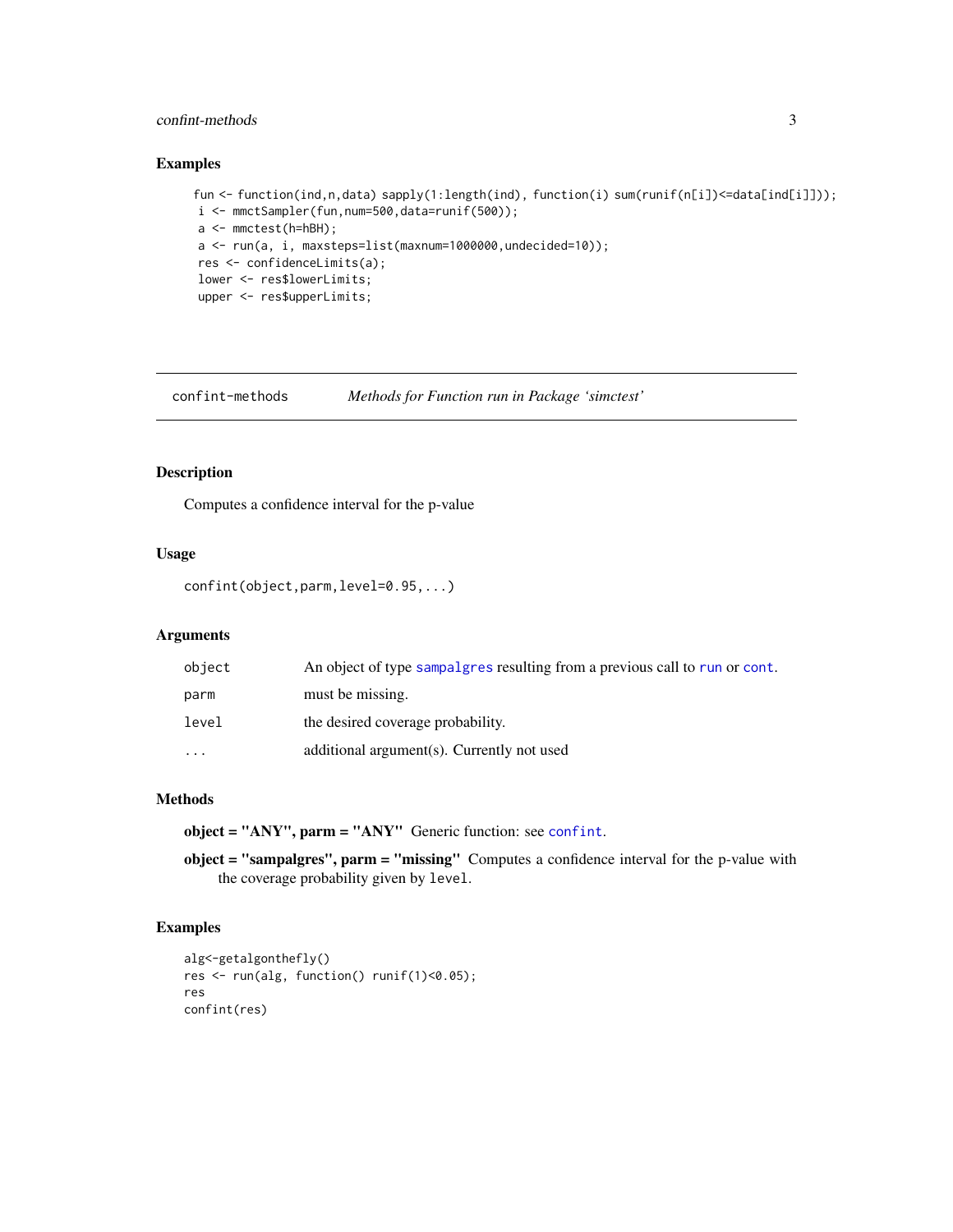<span id="page-3-1"></span><span id="page-3-0"></span>

#### Description

Continues the sampling for some more steps.

# Usage

cont(data,steps)

# Arguments

| data  | a result of a run of a sampling algorithm that has not come to a conclusion yet. |
|-------|----------------------------------------------------------------------------------|
| steps | maximum number of further iterations to take.                                    |

# Methods

data = "sampalgres" works with the algorithm based on precomputation.

data = "sampalgontheflyres" works with the on-the-fly algorithm.

data = "mmctestres" works with object of type "mmctestres".

# Examples

```
res <- simctest(function() runif(1)>0.95,maxsteps=10);
res
res <- cont(res,1000)
res
res <- cont(res,1000)
res
```
<span id="page-3-2"></span>getalgprecomp *Construct algorithms*

# <span id="page-3-3"></span>Description

Constructs classes of type [sampalgonthefly](#page-23-1) and [sampalgPrecomp](#page-25-1).

# Usage

```
getalgonthefly(level = 0.05, epsilon = 0.001, halfspend = 1000)
getalgprecomp(level = 0.05, epsilon = 0.001, halfspend = 1000)
```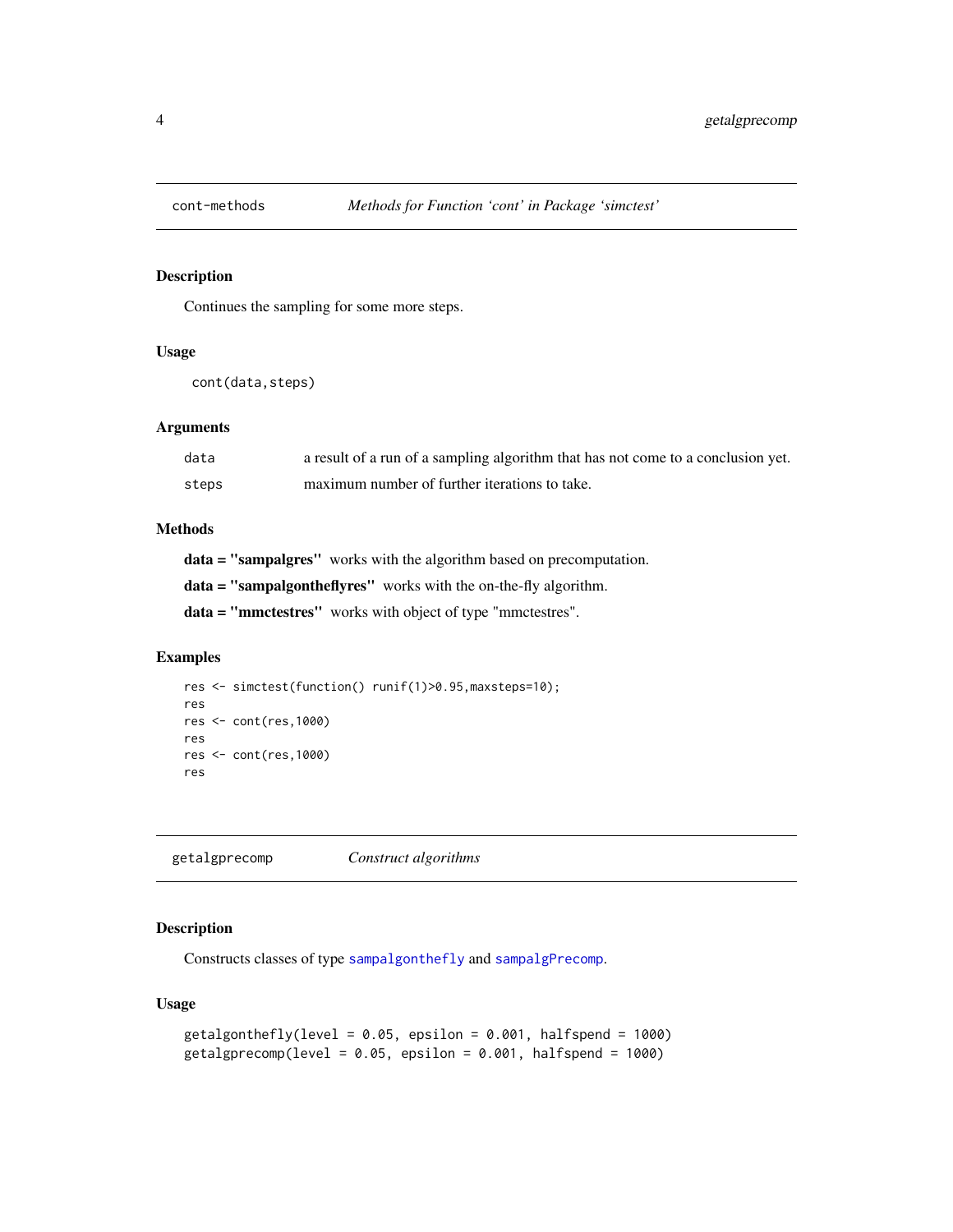#### <span id="page-4-0"></span>Arguments

| level     | the threshold.                                             |
|-----------|------------------------------------------------------------|
| epsilon   | the bound on the resampling risk.                          |
| halfspend | number of steps after which half the error has been spent. |

# Value

getalgonthefly returns an object of type [sampalgonthefly](#page-23-1). getalgprecomp returns an object of type [sampalgPrecomp](#page-25-1).

# Author(s)

Axel Gandy

# References

Gandy, A. (2009) Sequential Implementation of Monte Carlo Tests with Uniformly Bounded Resampling Risk. JASA, 104(488):1504-1511.

# Examples

```
alg<-getalgprecomp()
run(alg, function() runif(1)<0.01)
```

```
alg<-getalgonthefly()
run(alg, function() runif(1)<0.01)
```
getbounds-methods *Methods for Function getbounds in Package 'simctest'*

#### Description

returns bounds on the p.value if the algorithm has not stopped yet.

#### Usage

```
getbounds(data)
```
# Arguments

data an object of type [sampalgres](#page-26-1) or linkS4class{sampalgontheflyres}.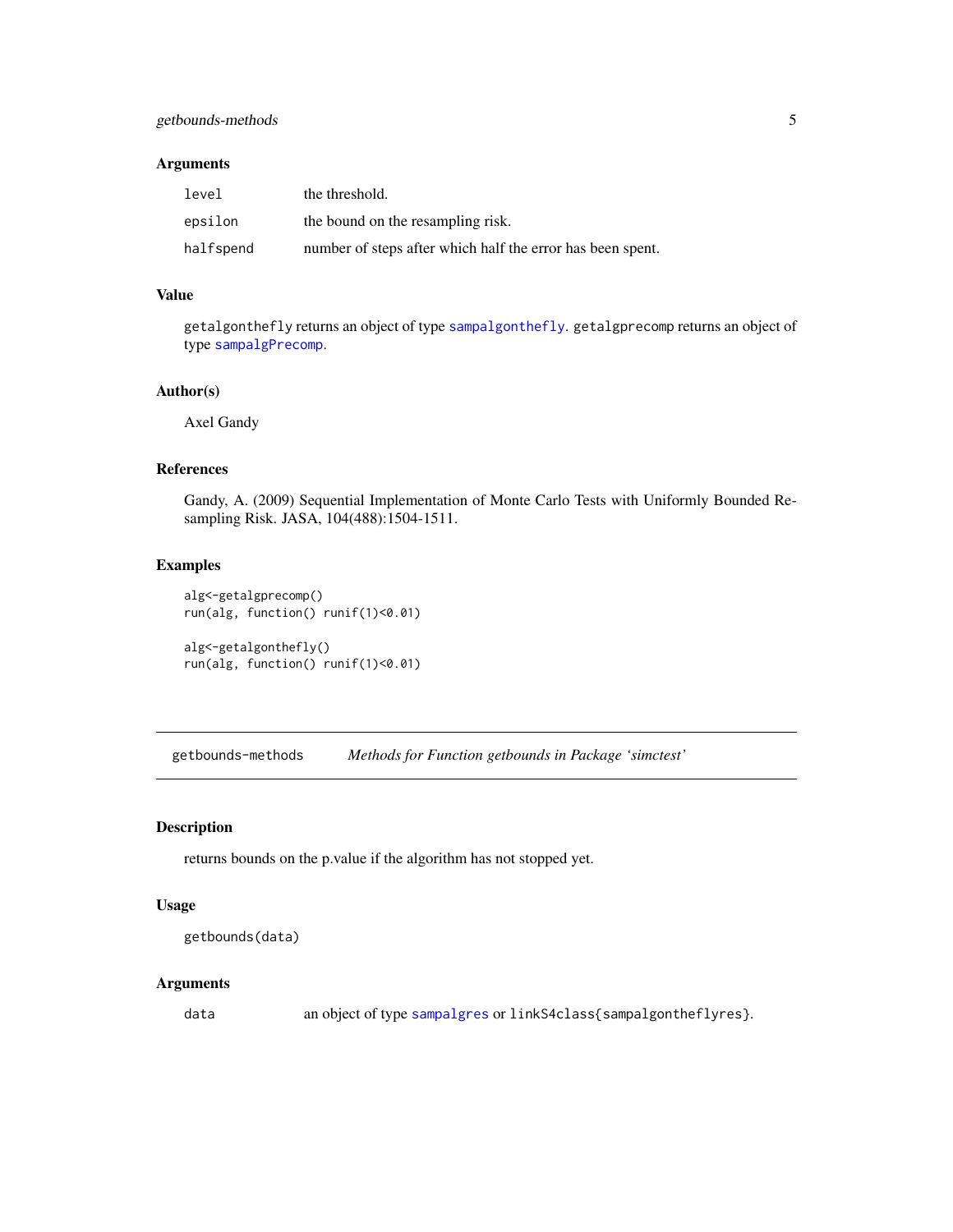<span id="page-5-0"></span>

# Description

Returns the lower boundary for the stopping rule

# Usage

##S4 method getL(alg,ind)

# Arguments

| alg | the sampling algorithm                                                      |
|-----|-----------------------------------------------------------------------------|
| ind | a vector of indices at which the lower stopping boundary should be returned |

# Methods

alg = "sampalgPrecomp" the sampling algorithm to be used

# Examples

```
getL(getalgprecomp(),1:100)
```
getNumber-methods *Methods for Function 'cont' in class 'mmctestres', Package 'simctest'*

#### Description

Function to request number of hypotheses.

# Usage

```
getNumber(obj)
```
# Arguments

obj object of type "mmctSampler" derived from class "mmctSamplerGeneric".

#### Methods

getNumber(obj) works with object of type "mmctSampler" derived from class "mmctSampler-Generic".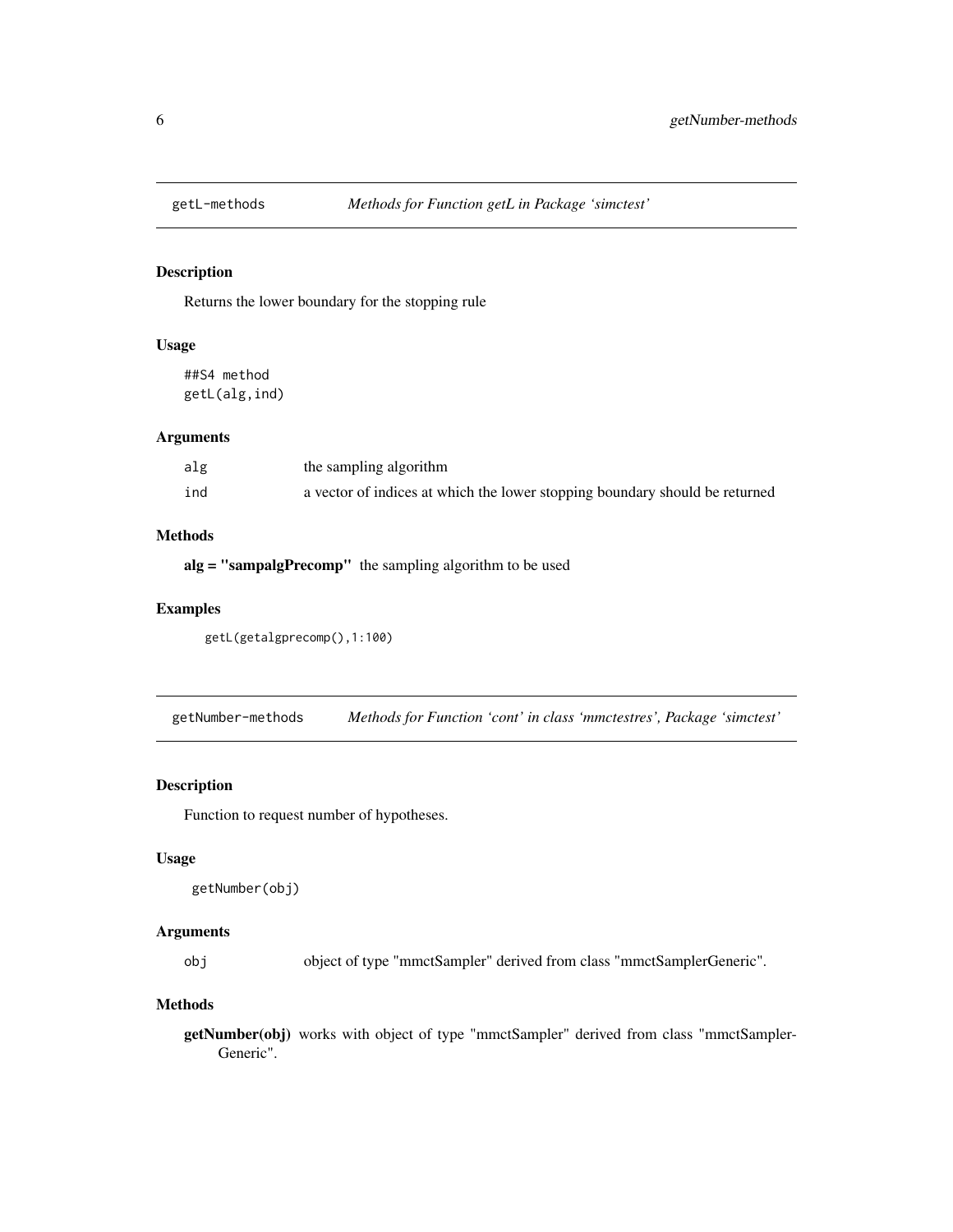# <span id="page-6-0"></span>getSamples-methods 7

# Examples

```
fun <- function(ind,n,data) sapply(1:length(ind), function(i) sum(runif(n[i])<=data[ind[i]]));
i <- mmctSampler(fun,num=500,data=runif(500));
number <- getNumber(i);
```
getSamples-methods *Methods for Function 'cont' in class 'mmctestres', Package 'simctest'*

# Description

Function to request further samples from certain hypotheses.

# Usage

getSamples(obj, ind, n)

# Arguments

| obi | object of type "mmctSampler" derived from class "mmctSamplerGeneric".                     |
|-----|-------------------------------------------------------------------------------------------|
| ind | vector containing the indices of hypotheses for which further samples are re-<br>quested. |
| n   | vector containing number of further samples for each hypothesis in vector 'ind'.          |

# Methods

getSamples(obj, ind, n) works with object of type "mmctSampler" derived from class "mmctSamplerGeneric".

# Examples

```
fun <- function(ind,n,data) sapply(1:length(ind), function(i) sum(runif(n[i])<=data[ind[i]]));
i <- mmctSampler(fun,num=500,data=runif(500));
samples \leq getSamples(i, c(1,2), c(2,2));
```

| getU-methods |  | Methods for Function getU in Package 'simctest' |  |
|--------------|--|-------------------------------------------------|--|
|--------------|--|-------------------------------------------------|--|

# Description

Returns the upper boundary for the stopping rule

#### Usage

getU(alg,ind)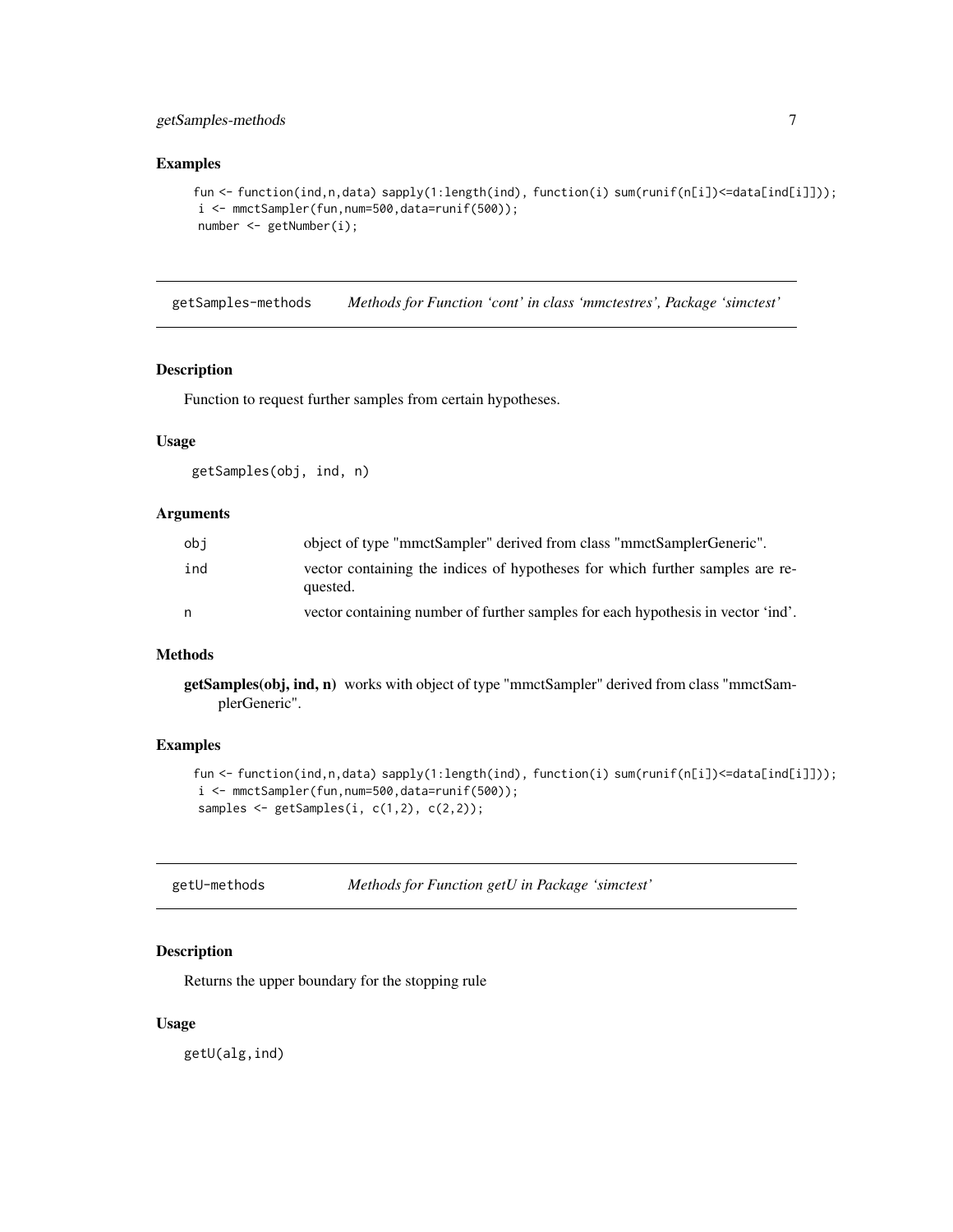# <span id="page-7-0"></span>Arguments

| alg | the sampling algorithm                                                      |
|-----|-----------------------------------------------------------------------------|
| ind | a vector of indices at which the upper stopping boundary should be returned |

# Methods

alg = "sampalgPrecomp" the sampling algorithm to be used

# Examples

getU(getalgprecomp(),1:100)

hBH-methods *Method for class 'mcmtest', Package 'simctest'*

# Description

Implementation of the multiple testing procedure by Benjamini-Hochberg.

# Usage

hBH(p, threshold)

# Arguments

| p         | object of type "numeric". |
|-----------|---------------------------|
| threshold | object of type "numeric". |

# Methods

hBH(p, threshold) applies the Benjamini-Hochberg procedure to p-values p with given threshold, returns rejected indices

# Examples

hBH(runif(10),threshold=0.1)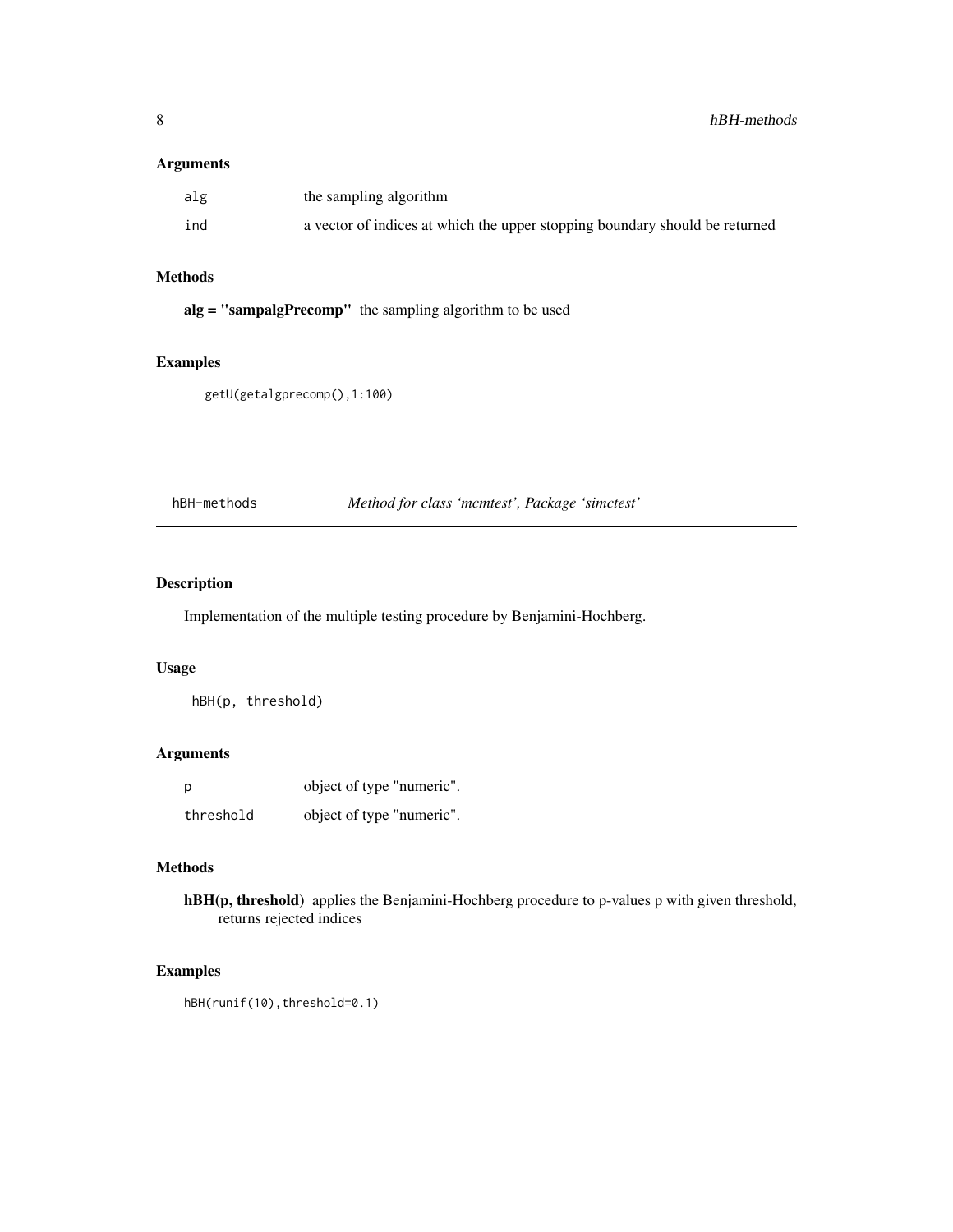<span id="page-8-0"></span>hBonferroni-methods *Method for class 'mcmtest', Package 'simctest'*

# Description

Implementation of independent (Bonferroni) multiple testing.

# Usage

```
hBonferroni(p, threshold)
```
# Arguments

| р         | object of type "numeric". |
|-----------|---------------------------|
| threshold | object of type "numeric". |

# Methods

hBonferroni(p, threshold) performs independent multiple testing using the Bonferroni correction at given threshold, returns rejected indices

# Examples

hBonferroni(runif(10),threshold=0.1)

| hPC-methods |  | Method for class 'mcmtest', Package 'simctest' |  |
|-------------|--|------------------------------------------------|--|
|-------------|--|------------------------------------------------|--|

# Description

Implementation of the multiple testing procedure by Pounds&Cheng.

# Usage

hPC(p, threshold)

# Arguments

| - p       | object of type "numeric". |
|-----------|---------------------------|
| threshold | object of type "numeric". |

#### Methods

hPC(p, threshold) applies the modification by Pounds&Cheng to p-values p with given threshold, returns rejected indices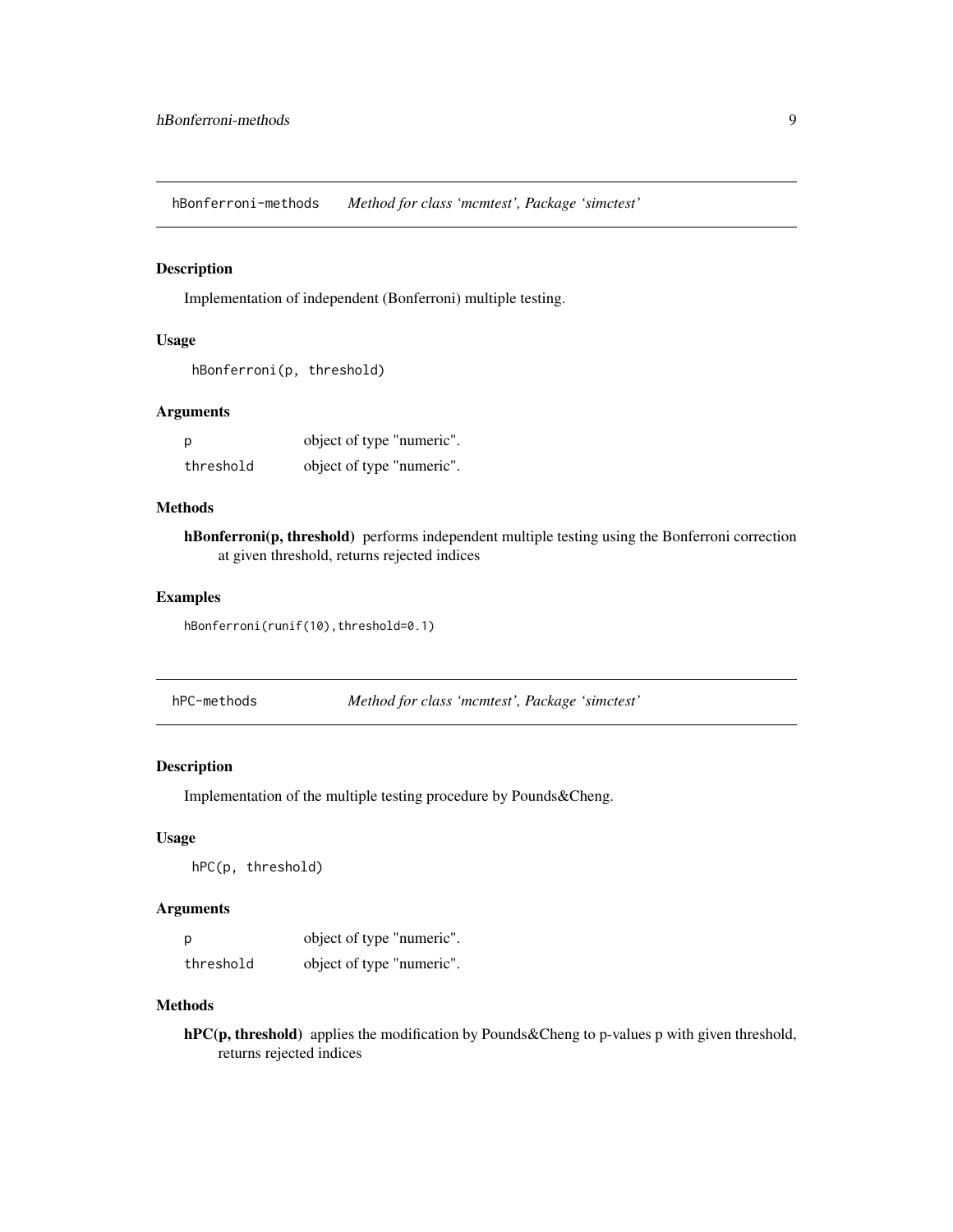#### <span id="page-9-0"></span>Examples

hPC(runif(10),threshold=0.1)

#### mcp *Function mcp in package 'simctest'*

# Description

An algorithm for the computation of the power of Monte Carlo tests with guaranteed precision

#### Usage

```
mcp(genstream,alpha=0.05,delta="adaptive",
cp=0.99,maxeffort=Inf,options = list())
```
#### **Arguments**

| genstream | a function that returns a function that returns a random Bernoulli variable (each<br>stream corresponds to a dataset. $0 = (T0, 1 = (T>0))$ where t is computed from<br>the dataset and T is a resampled test-statistic from that dataset.)                                                                      |
|-----------|------------------------------------------------------------------------------------------------------------------------------------------------------------------------------------------------------------------------------------------------------------------------------------------------------------------|
| alpha     | the level of the test.                                                                                                                                                                                                                                                                                           |
| delta     | the desired length of confidence interval, or "adaptive" if using adaptive delta.<br>See details.                                                                                                                                                                                                                |
| maxeffort | maximum effort. Effort is total number of samples taken. Set to finite value if<br>needed (the resulting confidence interval still has the guaranteed coverage prob-<br>ability, but may not be as 'short' as desired). Can also interrupt the algorithm<br>during main loop and get a result of class "mepres". |
| cp        | the desired coverage probability.                                                                                                                                                                                                                                                                                |
| options   | Additional options. See details                                                                                                                                                                                                                                                                                  |

#### Details

options\$maxeffort: set to maximum allowable effort.

options\$reports: set to FALSE if onscreen reports are not wanted.

options\$file: optional file-name to save results to.

options\$pilotn: number of streams in pilot (1000 by default).

options\$pilotmaxsteps: maxsteps in pilot (1000 by default).

options\$gammapilotprop: proportion of error spent on pilot CI (0.1 by default)

options\$gammatestprop: proportion of error spent on testing remaining paths (default is 0.1)

options\$spendgammatest: spending sequence for the testing procedure on the remaining streams. Must be a non-negative function of integers with positive limit  $1 (t/(20 + t))$  by default).

options\$eta: internal parameter to the testing procedure on the remaining streams (0.05 by default).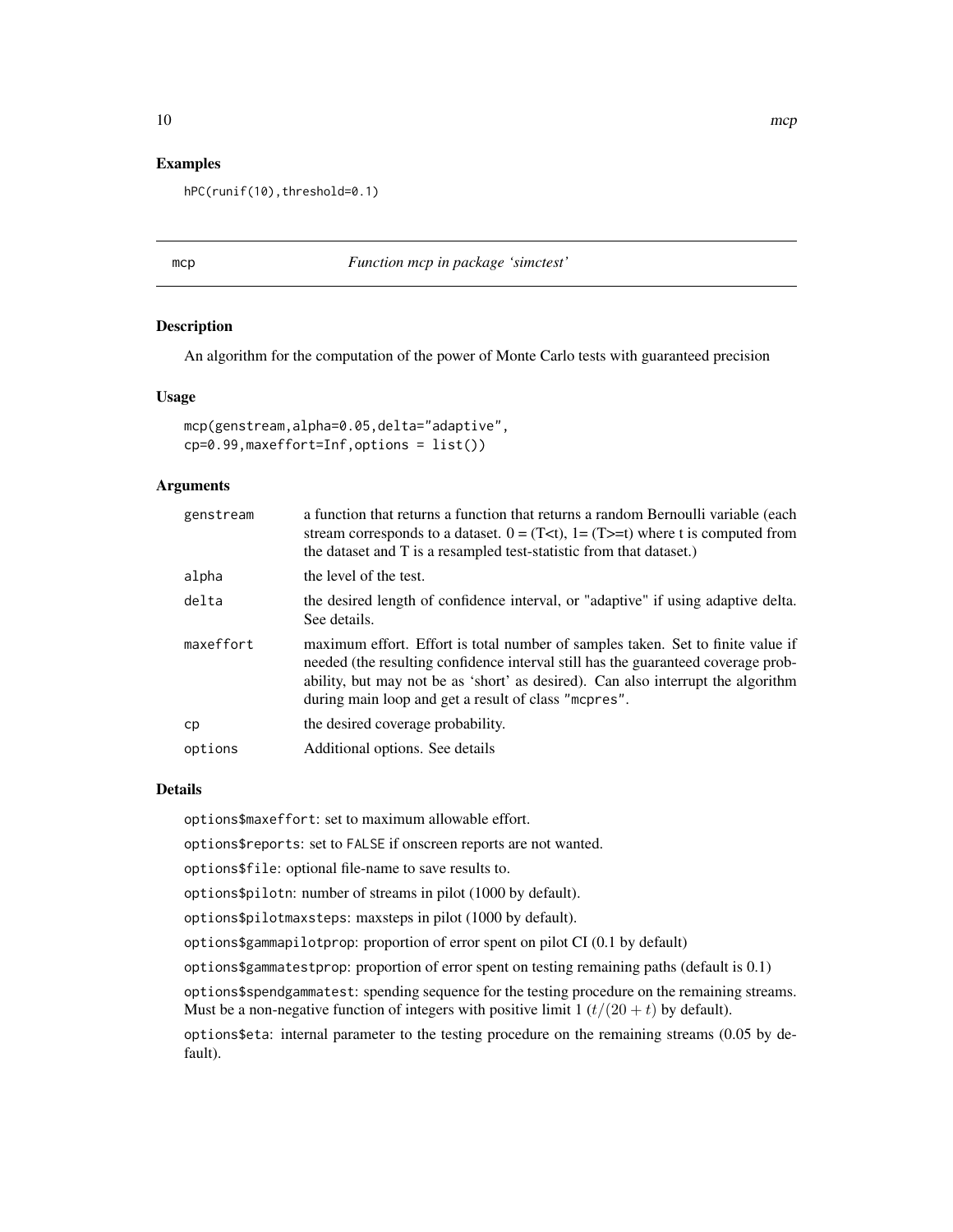options\$maxstepsbase: initial maximum number of steps (500 by default)

options\$maxstepsinc: multiplier for the maximum number of steps thereafter (1.5 by default).

options\$maxbatch: multiplier for the maximum number of steps thereafter (200000 by default).

options\$deltamid: adaptive delta function. Describes the length of the confidence interval desired depending on the midpoint of the interval. By default the function requires 0.02 for intervals containing 0.05 or lower or 0.95 or higher, and 0.1 otherwise. If using non-default adaptive delta must also specify epsilon (below).

options\$epsilon: error probability for each stream. Only set if using non-standard adaptive delta.

# Value

An object of class "mcpres" with slots:

| int       | confidence interval for power.                                                                                                                                                      |
|-----------|-------------------------------------------------------------------------------------------------------------------------------------------------------------------------------------|
| cp        | coverage probability.                                                                                                                                                               |
| beta      | Estimate of power.                                                                                                                                                                  |
| Ν         | the number of streams started in main loop (or in pilot if stopped after pilot).                                                                                                    |
| effort    | total number of samples generated.                                                                                                                                                  |
| rescount  | number of positive and negative outcomes.                                                                                                                                           |
| truncated | boolean indicating whether procedure was truncated by user-specified maxef-<br>fort.                                                                                                |
| taccepted | boolean indicating whether the procedure stopped as a result of a hypothesis<br>test or brute force (the confidence interval coverage probability is guaranteed in<br>either case.) |
|           |                                                                                                                                                                                     |

# Author(s)

Axel Gandy and Patrick Rubin-Delanchy

#### References

Gandy, A. and Rubin-Delanchy, P. An algorithm to compute the power of Monte Carlo tests with guaranteed precision. Annals of Statistics, 41(1):125–142, 2013.

#### See Also

mkdeltamid

#### Examples

#The following example takes a bit of computing time ## Not run: #Example where we know the power should be the level of the test genstream <- function(){p <- runif(1); function(N){runif(N) <= p}} res <- mcp(genstream, alpha=0.05, delta="adaptive", cp=0.99)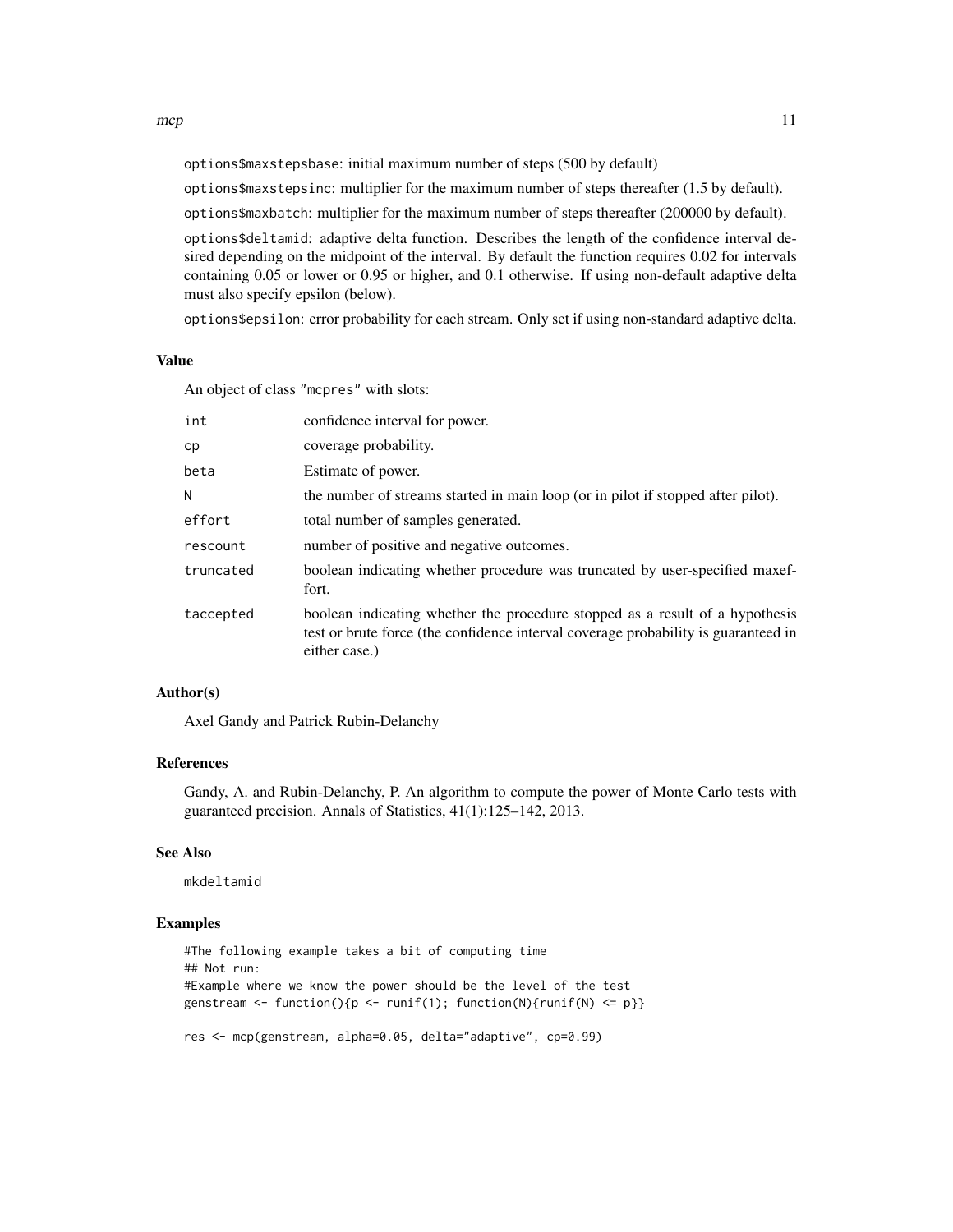#should find confidence interval of length 0.02 centered around 0.05 res

## End(Not run)

mcpres-class *Class "mcpres"*

# Description

Result returned by mcp

# Objects from the Class

Objects can be created by calls of the form new("mcpres",...).

# Slots

int: Object of class "numeric"

cp: Object of class "numeric"

beta: Object of class "numeric"

N: Object of class "numeric"

effort: Object of class "numeric"

rescount: Object of class "numeric"

truncated: Object of class "logical"

taccepted: Object of class "logical"

# Methods

show signature(object = "mcpres"): ...

# Author(s)

Axel Gandy and Patrick Rubin-Delanchy

#### References

Gandy, A. and Rubin-Delanchy, P (2013). An Algorithm to compute the power of Monte Carlo tests with guaranteed precision. Annals of Statistics, 41(1):125–142.

# Examples

showClass("mcpres")

<span id="page-11-0"></span>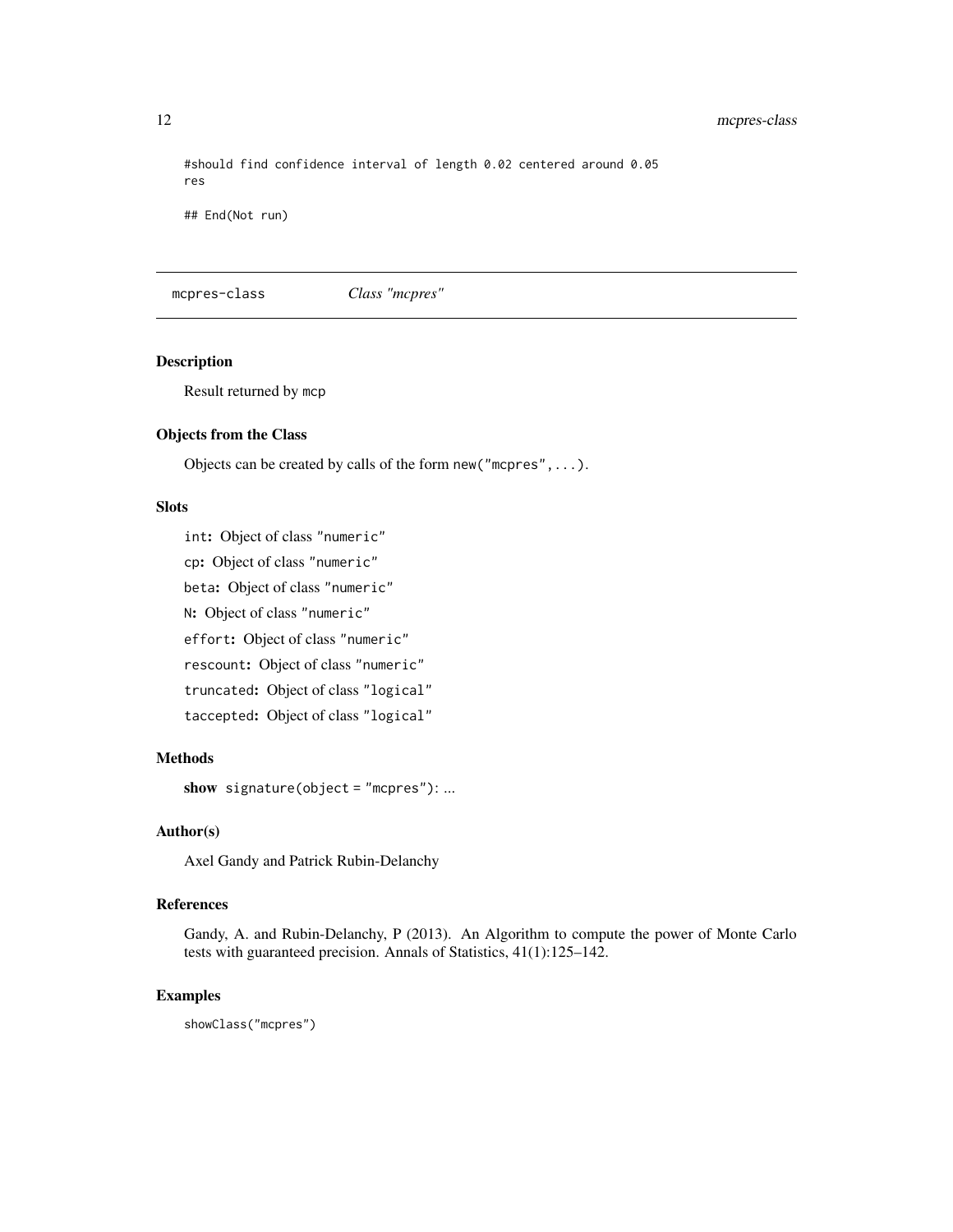<span id="page-12-0"></span>

# Description

Sequential implementation of the Monte Carlo test with p-value buckets.

Implementation of the Robbins-Lai (mctest.RL) and SIMCTEST (mctest.simctest) approaches to compute a decision interval (and decision) with respect to several thresholds/ p-value buckets. The function "mctest" is a wrapper function for both the Robbins-Lai and the SIMCTEST approach which calls one of the two using an additional parameter "method" (method="simctest" for SIM-CTEST and method="RL" for Robbins-Lai).

# Usage

```
mctest(gen,J=Jstar,epsilon=0.001,batch=10,batchincrement=1.1,maxbatch=100,
 method=c("simctest","RL"))
mctest.RL(gen,J=Jstar,epsilon=0.001,batch=10,batchincrement=1.1,maxbatch=100)
mctest.simctest(gen,J=Jstar,epsilon=0.001,batch=10,batchincrement=1.1,maxbatch=100)
J
Jstar
## S3 method for class 'mctestres'
print(x, \ldots)
```
#### Arguments

| gen      | function that performs one sampling step. Returns 0 (sampled test statistic does<br>not exceed the observation) or 1 (sampled test static exceeds the observation)     |
|----------|------------------------------------------------------------------------------------------------------------------------------------------------------------------------|
| method   | which method to use for stopping                                                                                                                                       |
| J        | p-value buckets to use. A matrix with two rows, each column describes an<br>interval bucket. Column names give the code for the interval bucket. Defaults<br>to Jstar. |
| epsilon  | error bound                                                                                                                                                            |
| batch    | initial number of samples to use before checking for stopping                                                                                                          |
|          | batchincrement factor by which the batch size gets multiplied after each step. 1 would mean no<br>increment                                                            |
| maxbatch | maximum batch size                                                                                                                                                     |
| X        | object of type "mctestres"                                                                                                                                             |
| $\cdots$ | further arguments                                                                                                                                                      |

# Value

mctest, mctest.RL and mctest.simctest all return an object of class type mctestres, which has a print function (print.mctestres).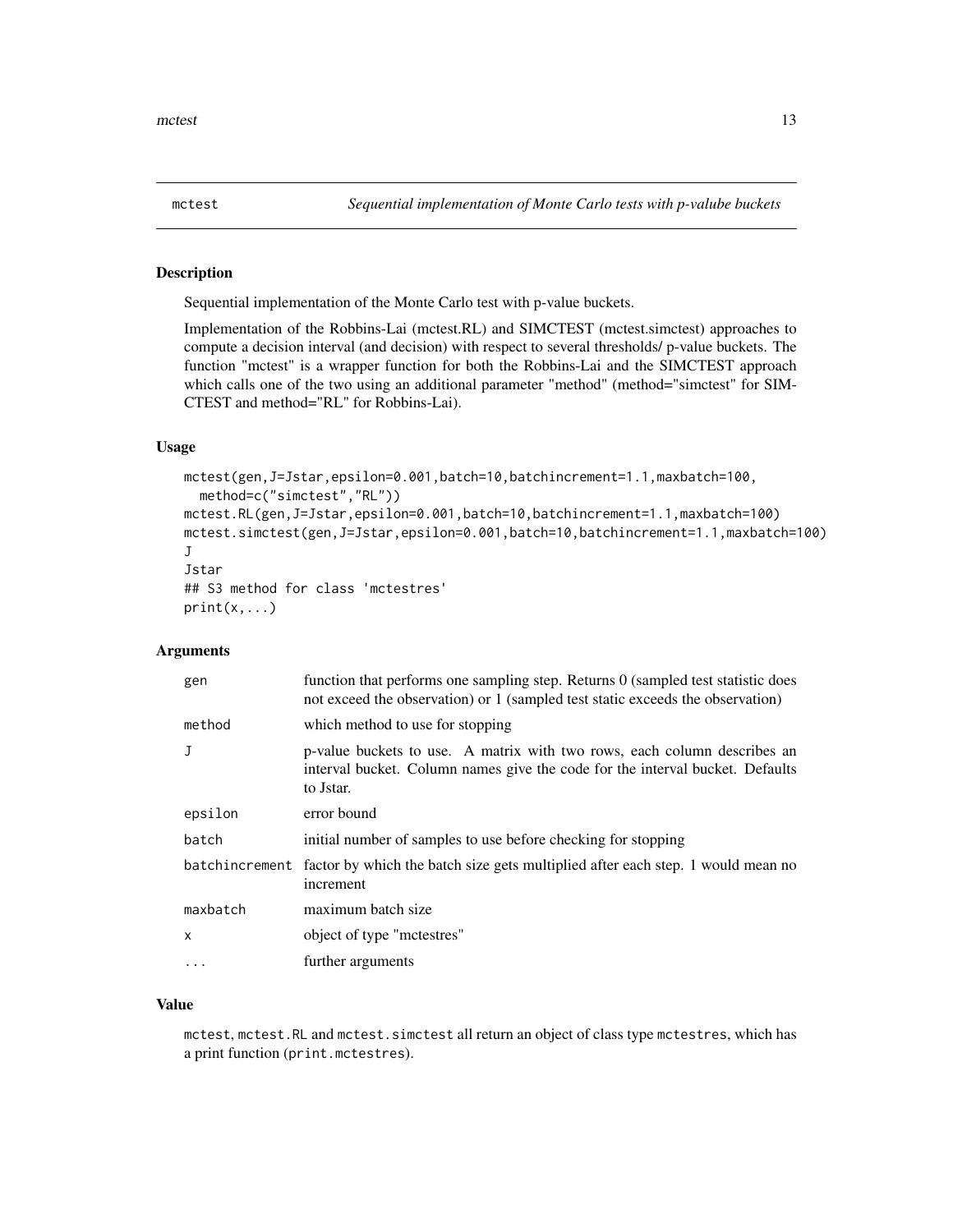<span id="page-13-0"></span>An object of class mctestres is a list with the following components: step (total batched number of samples drawn), decision.interval (interval for the p-value), decision (expressing significance), est.p (an estimate of the p-value) and realn (the actual number of samples taken without batching).

#### References

Ding, D., Gandy, A. and Hahn, G. (2019) Implementing Monte Carlo Tests with P-value Buckets. To appear in Scandinavian Journal of Statistics. arXiv:1703.09305 [stat.ME].

#### Examples

```
#Example used in the above paper
dat <- matrix(nrow=5,ncol=7,byrow=TRUE,
          c(1,2,2,1,1,0,1, 2,0,0,2,3,0,0, 0,1,1,1,2,7,3, 1,1,2,0,0,0,1, 0,1,1,1,1,0,0))loglikrat <- function(data){
 cs <- colSums(data)
 rs <- rowSums(data)
 mu <- outer(rs,cs)/sum(rs)
  2*sum(ifelse(data<=0.5, 0,data*log(data/mu)))
}
resample <- function(data){
 cs <- colSums(data)
  rs <- rowSums(data)
  n \leftarrow sum(rs)mu <- outer(rs,cs)/n/n
  matrix(rmultinom(1,n,c(mu)),nrow=dim(data)[1],ncol=dim(data)[2])
}
t <- loglikrat(dat);
# function to generate samples
gen <- function(){loglikrat(resample(dat))>=t}
#using simctest
mctest(gen)
mctest.simctest(gen)
mctest.RL(gen)
```

| mkdeltamid | Function mkdeltamid in Package 'simctest' |
|------------|-------------------------------------------|
|------------|-------------------------------------------|

#### Description

Easy creation of adaptive delta function

#### Usage

```
mkdeltamid(mindelta=0.02, maxdelta=0.1, llim=0.05, rlim=0.95)
```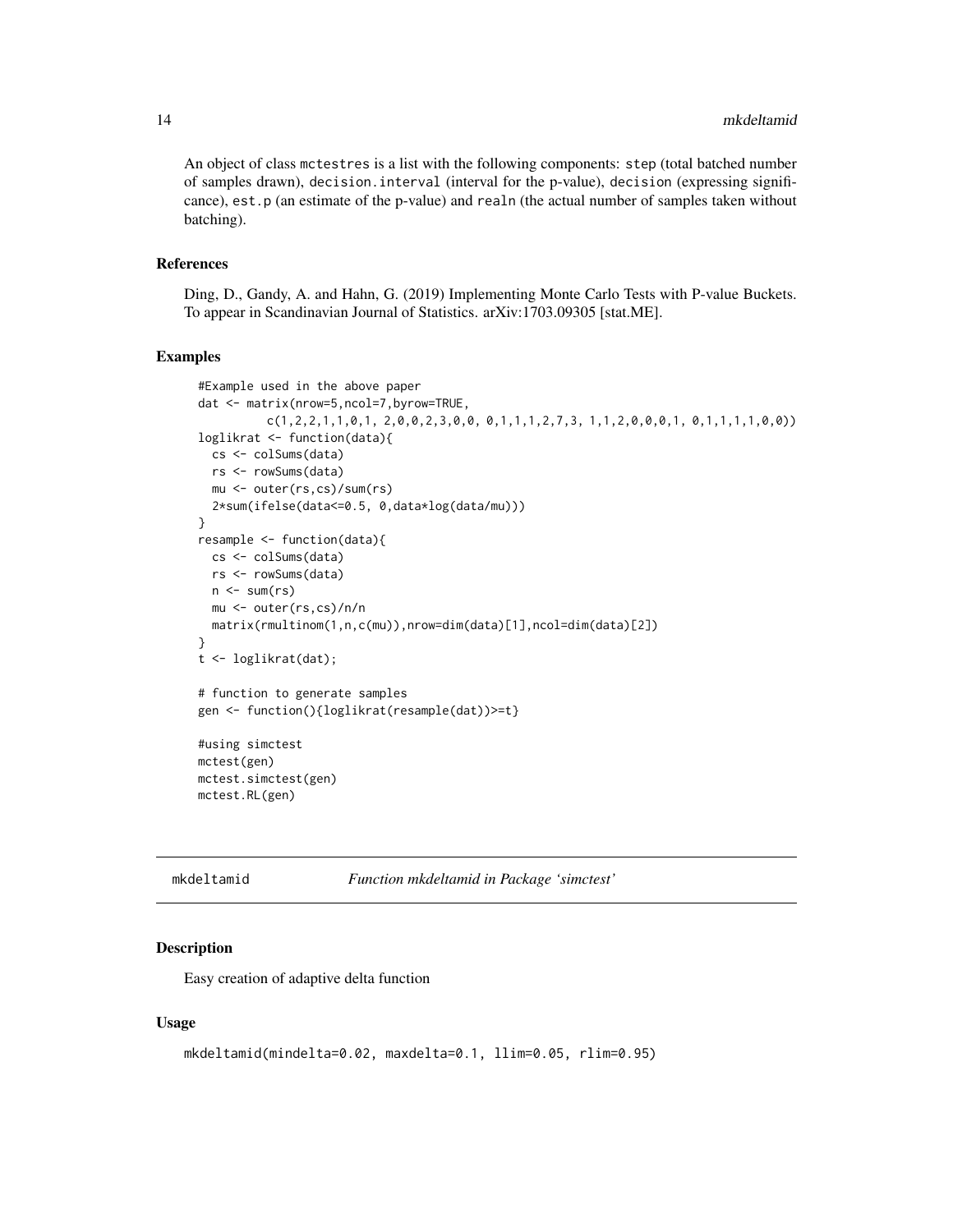#### mkdeltamid 15

#### Arguments

| mindelta | desired length of CI for regions of interest, such as when the power is less than<br>$0.05$ or greater than $0.95$ . |
|----------|----------------------------------------------------------------------------------------------------------------------|
| maxdelta | desired length of CI when power is not in reregion of interest, e.g. between 0.05<br>and $0.95$                      |
| llim     | change if want different left limit ( <i>i.e.</i> not 0.05)                                                          |
| rlim     | change if want different right limit (i.e. not 0.95)                                                                 |

#### Value

A function, say deltamid, that specifies the user's desired precision depending on the midpoint of the computed confidence interval. If the current confidence interval has a midpoint M, then the algorithm will stop if deltamid $(M)$  <= length of CI.

#### Author(s)

Axel Gandy and Patrick Rubin-Delanchy

# References

Gandy, A. and Rubin-Delanchy, P (2013). An Algorithm to compute the power of Monte Carlo tests with guaranteed precision. Annals of Statistics, 41(1):125–142.

```
## only care about powers around 0.9 or higher
## (e.g. if want to check that the test is powerful enough).
deltamid <- mkdeltamid(mindelta=0.02, maxdelta=1, llim=0, rlim=0.9)
genstream <- function(){p <- runif(1); function(N){runif(N) <= p}}
## The power is 0.05. The algorithm should stop as soon as it is clear
## that the power is not larger than 0.9. (Must specify epsilon
## if using non-standard delta.)
res <- mcp(genstream, alpha=0.05, delta="adaptive", cp=0.99,
options=list(deltamid = deltamid, epsilon = 0.0001))
##should stop early.
res
```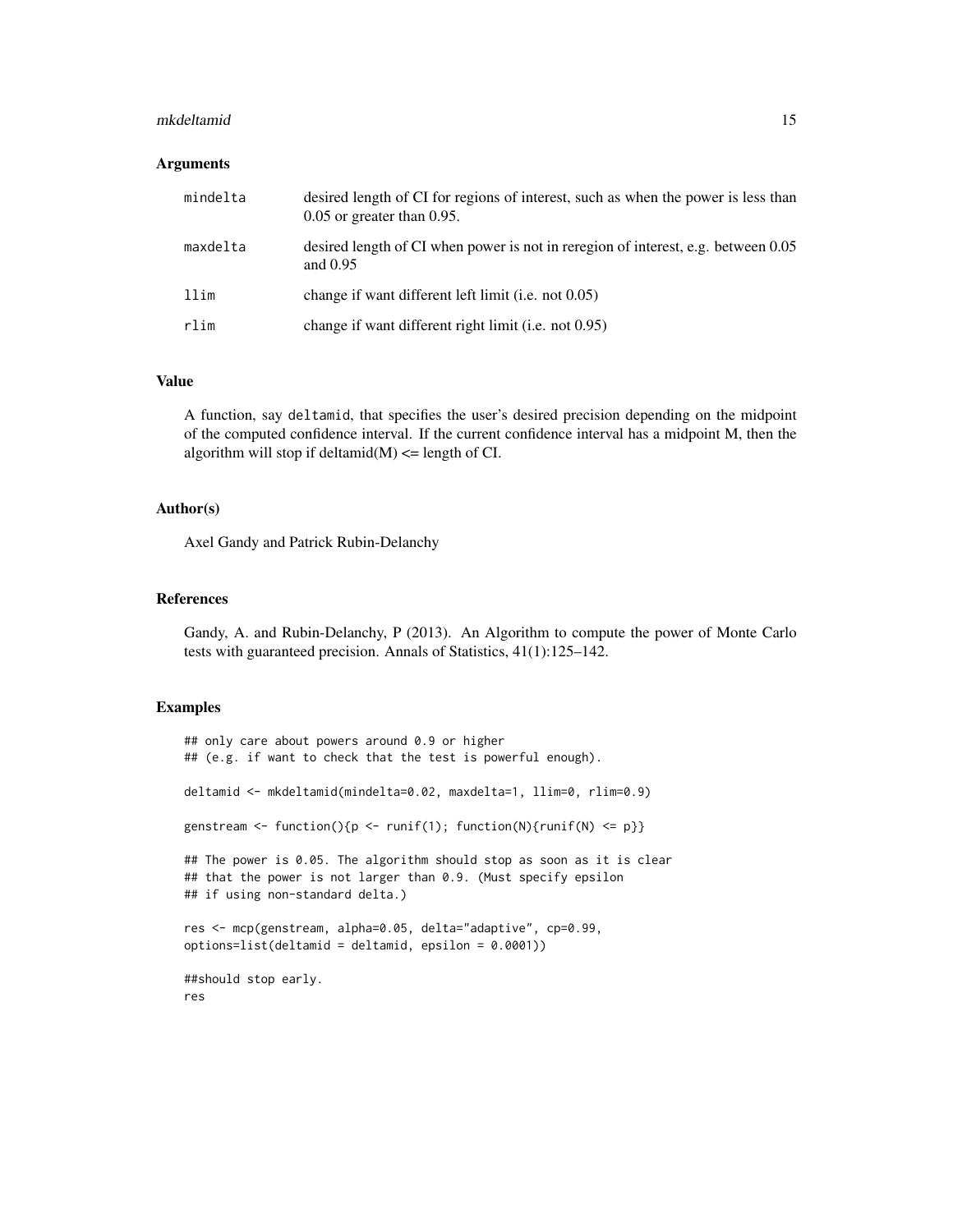<span id="page-15-0"></span>mmctest-class *Class "mmctest"*

#### Description

Class which creates an object of type "mmctestres".

#### Objects from the Class

Objects can be created by calls of the form mmctest(h=...).

# Slots

internal: Object of class "environment"

# Methods

```
run signature(alg = "mmctest",gensample = "mmctSamplerGeneric",maxsteps = "numeric"):
    ...
```
## Author(s)

Axel Gandy and Georg Hahn

# References

Gandy, A. and Hahn, G. (2014) MMCTest - a safe algorithm for implementing multiple Monte Carlo tests. Scandinavian Journal of Statistics, 41(4):1083–1101

# Examples

```
fun <- function(ind,n,data) sapply(1:length(ind), function(i) sum(runif(n[i])<=data[ind[i]]));
```
i <- mmctSampler(fun,num=500,data=runif(500));

```
a <- mmctest(h=hBH);
```
a <- run(a, i, maxsteps=list(maxnum=1000000,undecided=10));

mmctest-methods *Methods for class 'mmctest', Package 'simctest'*

#### Description

Constructor for class 'mmctest'.

#### Usage

```
mmctest(epsilon=0.01, threshold=0.1, r=10000, h, thompson=F, R=1000)
```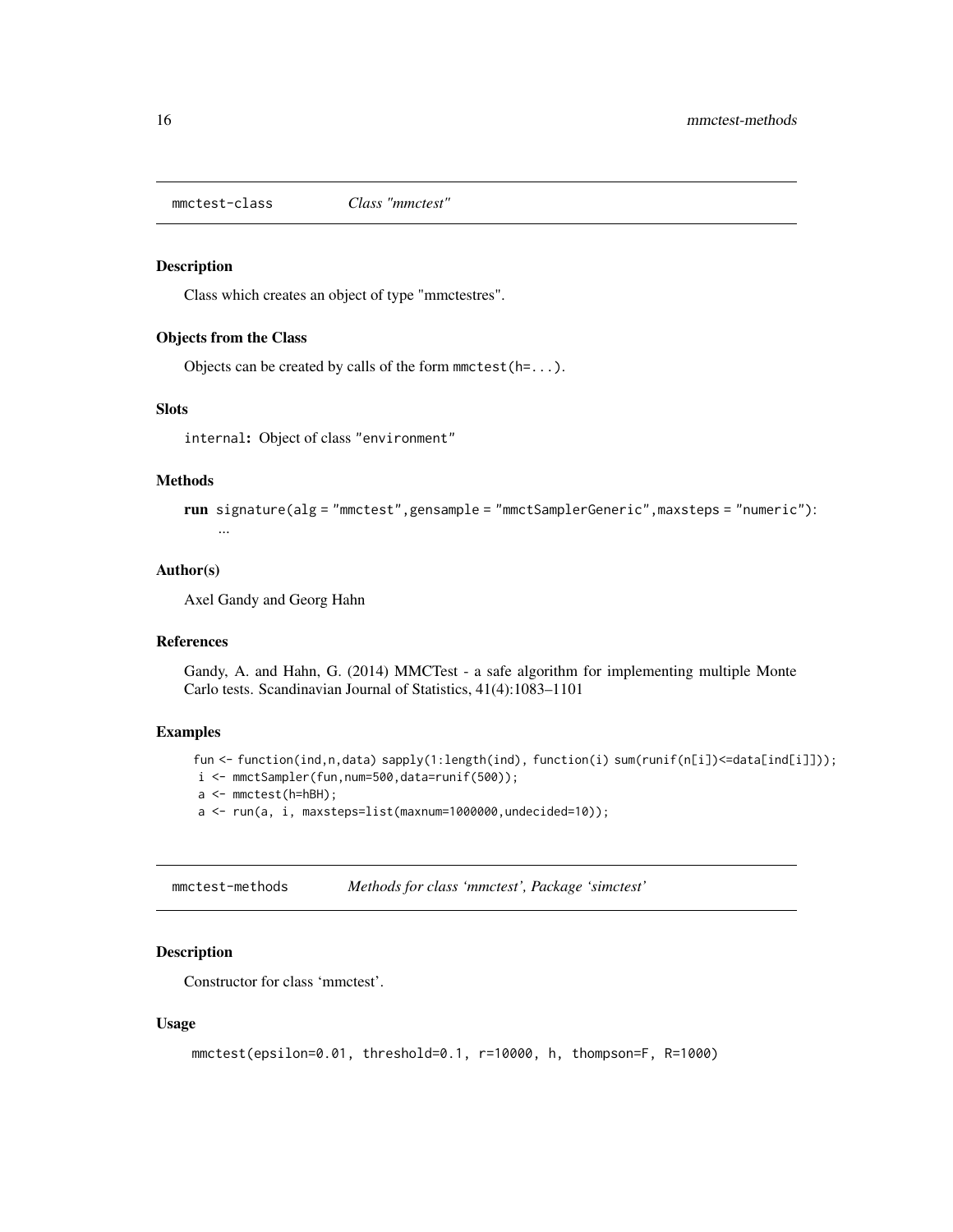# <span id="page-16-0"></span>mmctestres-class 17

#### Arguments

| epsilon   | probability of any misclassification one is willing to tolerate                                                                                                                                                                                        |
|-----------|--------------------------------------------------------------------------------------------------------------------------------------------------------------------------------------------------------------------------------------------------------|
| threshold | threshold for testing.                                                                                                                                                                                                                                 |
| r         | parameter of the spending sequence, see vignette                                                                                                                                                                                                       |
| h         | reference to a multiple testing function of the form function(p, threshold) which<br>returns the set of rejected indices.                                                                                                                              |
| thompson  | if set to true, mmctest will use a Thompson strategy to draw further samples                                                                                                                                                                           |
| R         | number of repetitions (=draws from the posterior distributions) used to calcu-<br>late empirical probabilities of each hypothesis being rejected – used to calculate<br>weights in QuickMMCTest (option thompson=TRUE in the mmctest construc-<br>tor) |

# Methods

mmctest(epsilon=0.01, threshold=0.1, r=10000, h) returns object of type 'mmctest'.

# Examples

```
fun <- function(ind,n,data) sapply(1:length(ind), function(i) sum(runif(n[i])<=data[ind[i]]));
i <- mmctSampler(fun,num=500,data=runif(500));
a <- mmctest(h=hBH);
a <- run(a, i, maxsteps=list(maxnum=1000000,undecided=10));
```
mmctestres-class *Class "mmctestres"*

# Description

Class which stores current result of type "mmctest".

# Objects from the Class

Objects should not be created directly. Objects returned by calls of the form new("mmctest",...) are of type mmctestres.

# Slots

internal: Object of class "environment"

epsilon: Object of class "numeric"

threshold: Object of class "numeric"

- r: Object of class "numeric"
- R: Object of class "numeric"
- h: Object of class "function"

gensample: Object of class "mmctSamplerGeneric"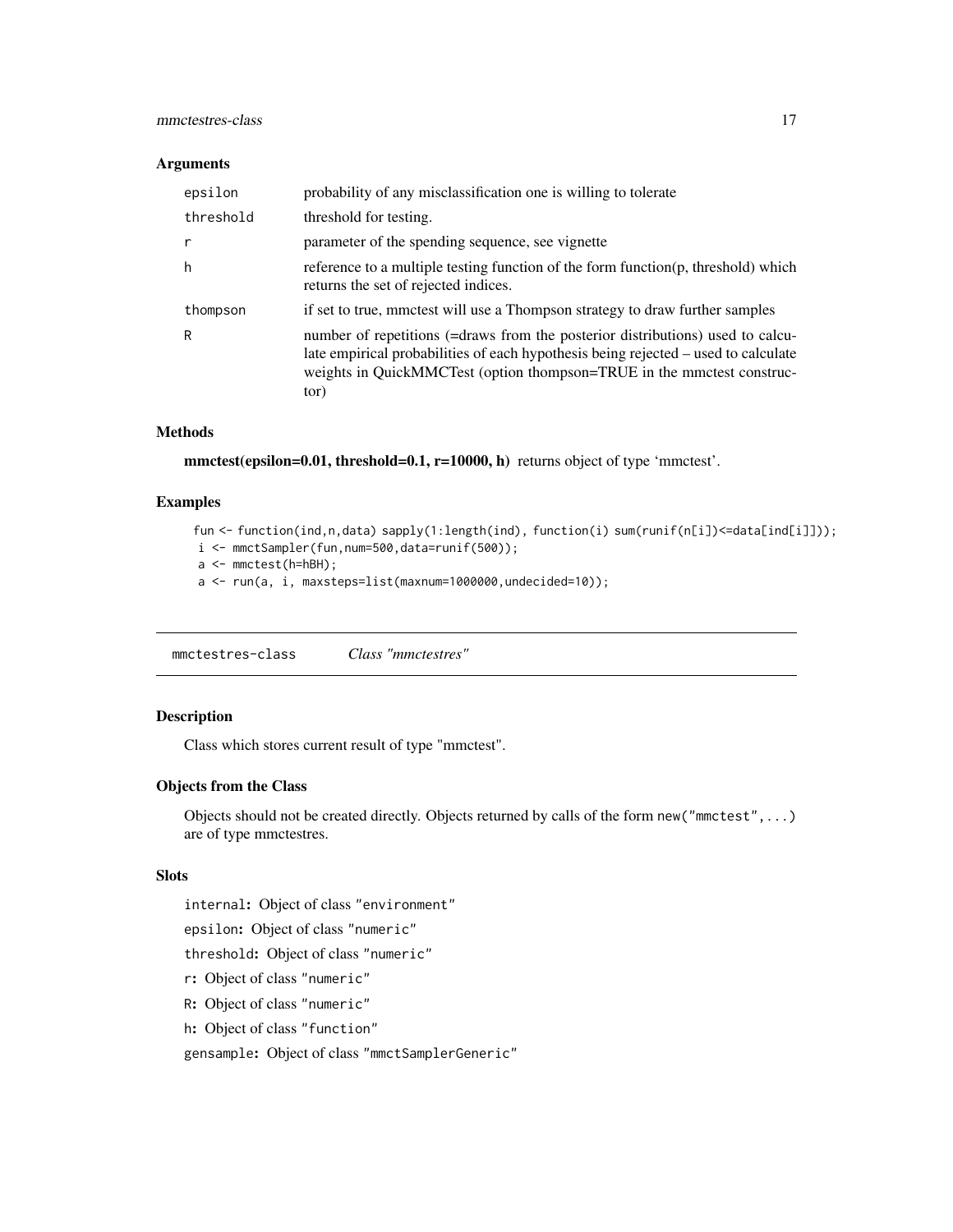g: Object of class "numeric" num: Object of class "numeric" A: Object of class "numeric" B: Object of class "numeric" C: Object of class "numeric" thompson: Object of class "logical" rejprob: Object of class "logical"

#### Methods

mainalg signature(obj = "mmctestres", stopcrit = "numeric"): ... cont signature(data = "mmctestres",steps = "numeric"): ... show signature(object = "mmctestres"): ... pEstimate signature(obj = "mmctestres"): ... rejProb signature(obj = "mmctestres"): ... confidenceLimits signature(obj = "mmctestres"): ... testResult signature(obj = "mmctestres"): ... summary.mmctestres signature(object = "mmctestres"): ...

# Author(s)

Axel Gandy and Georg Hahn

# References

Gandy, A. and Hahn, G. (2014) MMCTest - a safe algorithm for implementing multiple Monte Carlo tests. Scandinavian Journal of Statistics, 41(4):1083–1101

```
fun <- function(ind,n,data) sapply(1:length(ind), function(i) sum(runif(n[i])<=data[ind[i]]));
i <- mmctSampler(fun,num=500,data=runif(500));
a <- mmctest(h=hBH);
a <- run(a, i, maxsteps=list(maxnum=1000000,undecided=10));
# a is object of type "mmctestres" now
```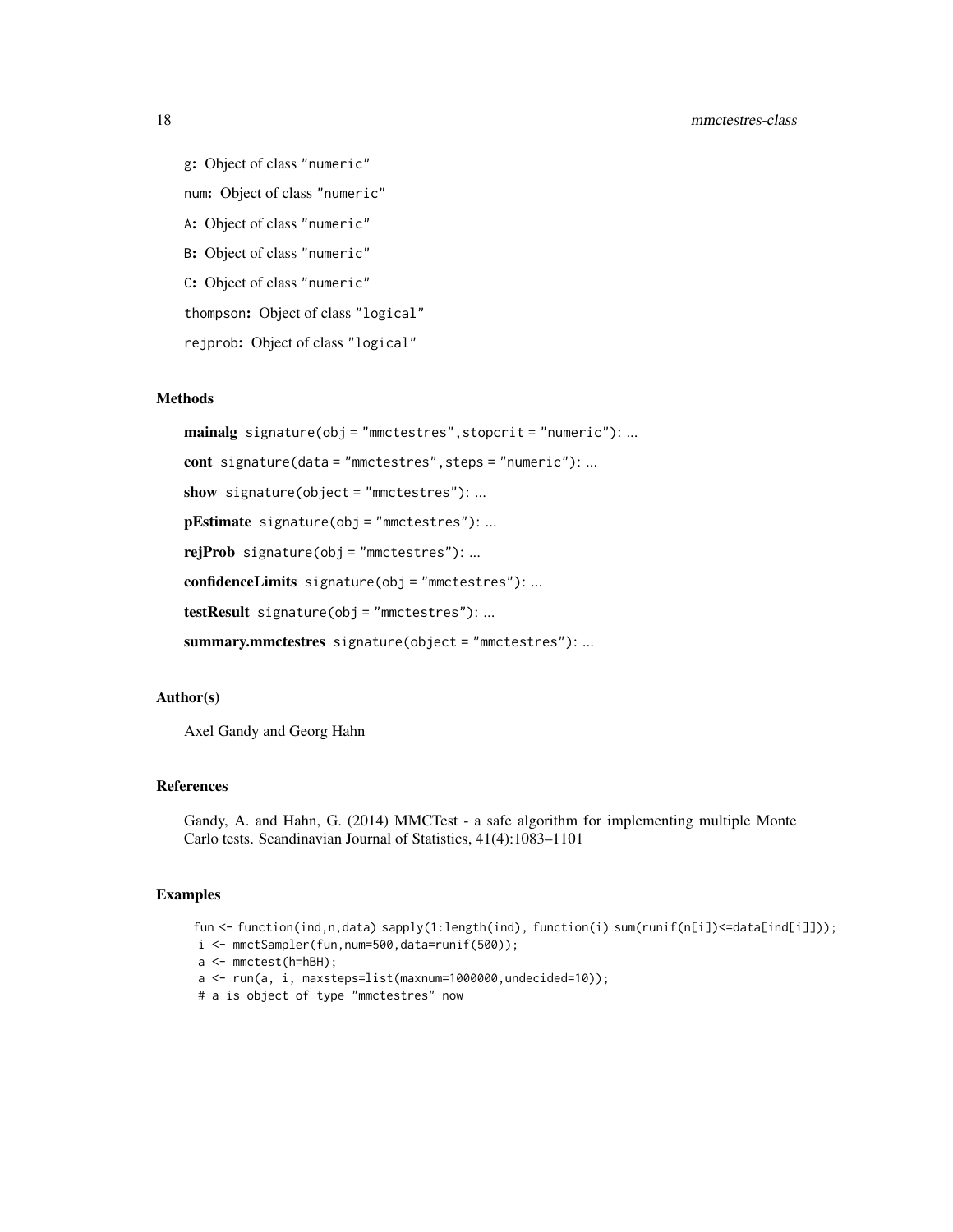<span id="page-18-0"></span>mmctSampler-class *Class "mmctest"*

#### Description

Wrapper-Class for "mmctestInterfaceGeneric", takes a function, the number of hypotheses and returns derived object of class "mmctestInterfaceGeneric". Class provides a slot for additional data. The function f(ind,n,data) has to return n[i] new samples for each hypothesis ind[i] in vector "ind", where i=1...length(ind). The data stored in the data slot of class "mmctSampler" is also passed on to "f".

#### Objects from the Class

Objects can be created by calls of the form  $mmtSampler(f=...,num=...,data=...).$ 

#### **Slots**

f: Object of class "function"

num: Object of class "numeric"

data: Object of class "numeric"

#### Methods

getSamples signature(obj="mmctSampler",ind="numeric",n="numeric"): ...

getNumber signature(obj="mmctSampler"): ...

#### Author(s)

Axel Gandy and Georg Hahn

#### References

Gandy, A. and Hahn, G. (2014) MMCTest - a safe algorithm for implementing multiple Monte Carlo tests. Scandinavian Journal of Statistics, 41(4):1083–1101

```
fun <- function(ind,n,data) sapply(1:length(ind), function(i) sum(runif(n[i])<=data[ind[i]]));
i <- mmctSampler(fun,num=500,data=runif(500));
```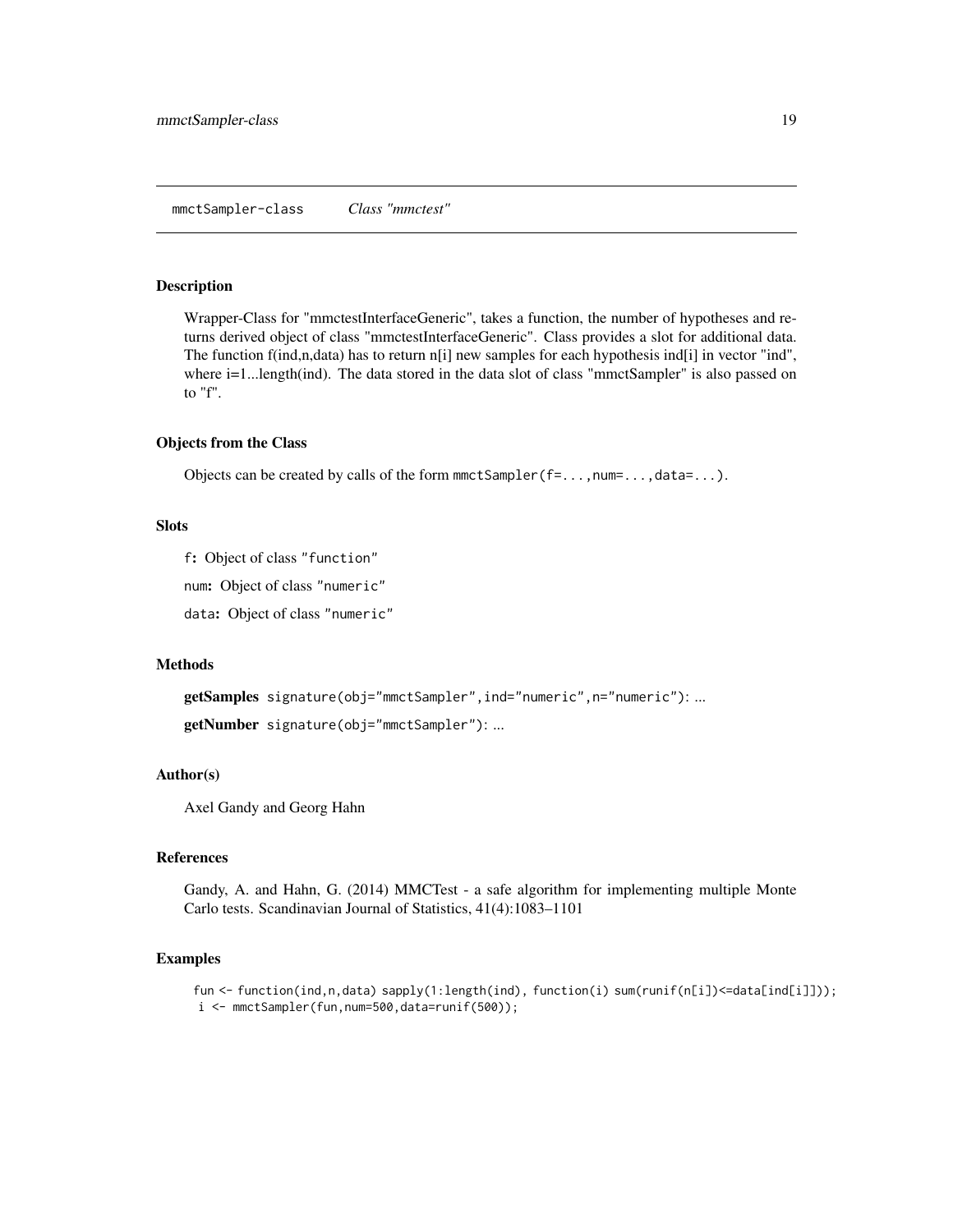<span id="page-19-0"></span>mmctSampler-methods *Methods for class mmctSampler', Package 'simctest'*

# Description

Constructor for class 'mmctSampler'.

#### Usage

```
mmctSampler(f, num, data=NULL)
```
# Arguments

| $\mathsf{f}$ | a function f(ind,n,data) which for every hypothesis ind [i] in vector "ind" returns<br>$n[i]$ new samples and returns the number of exceedances, where $i=1length$ (ind). |
|--------------|---------------------------------------------------------------------------------------------------------------------------------------------------------------------------|
|              | The data stored in the data slot of class "mmctSampler" is also passed on to "f".                                                                                         |
| num          | number of hypotheses.                                                                                                                                                     |
| data         | additional slot for data.                                                                                                                                                 |

# Methods

mmctSampler(f, num, data) returns object of type 'mmctSampler' (derived from class 'mmct-SamplerGeneric').

#### Examples

```
fun <- function(ind,n,data) sapply(1:length(ind), function(i) sum(runif(n[i])<=data[ind[i]]));
i <- mmctSampler(fun,num=500,data=runif(500));
```
mmctSamplerGeneric-class

*Class "mmctSamplerGeneric"*

#### Description

Generic class, has to be implemented as "mmctSampler".

#### Objects from the Class

This is a virtual class - no objects should be derived from it.

# Methods

```
getSamples signature(obj = "mmctSamplerGeneric", ind = "numeric", n = "numeric"): ...
getNumber signature(obj = "mmctSamplerGeneric"): ...
```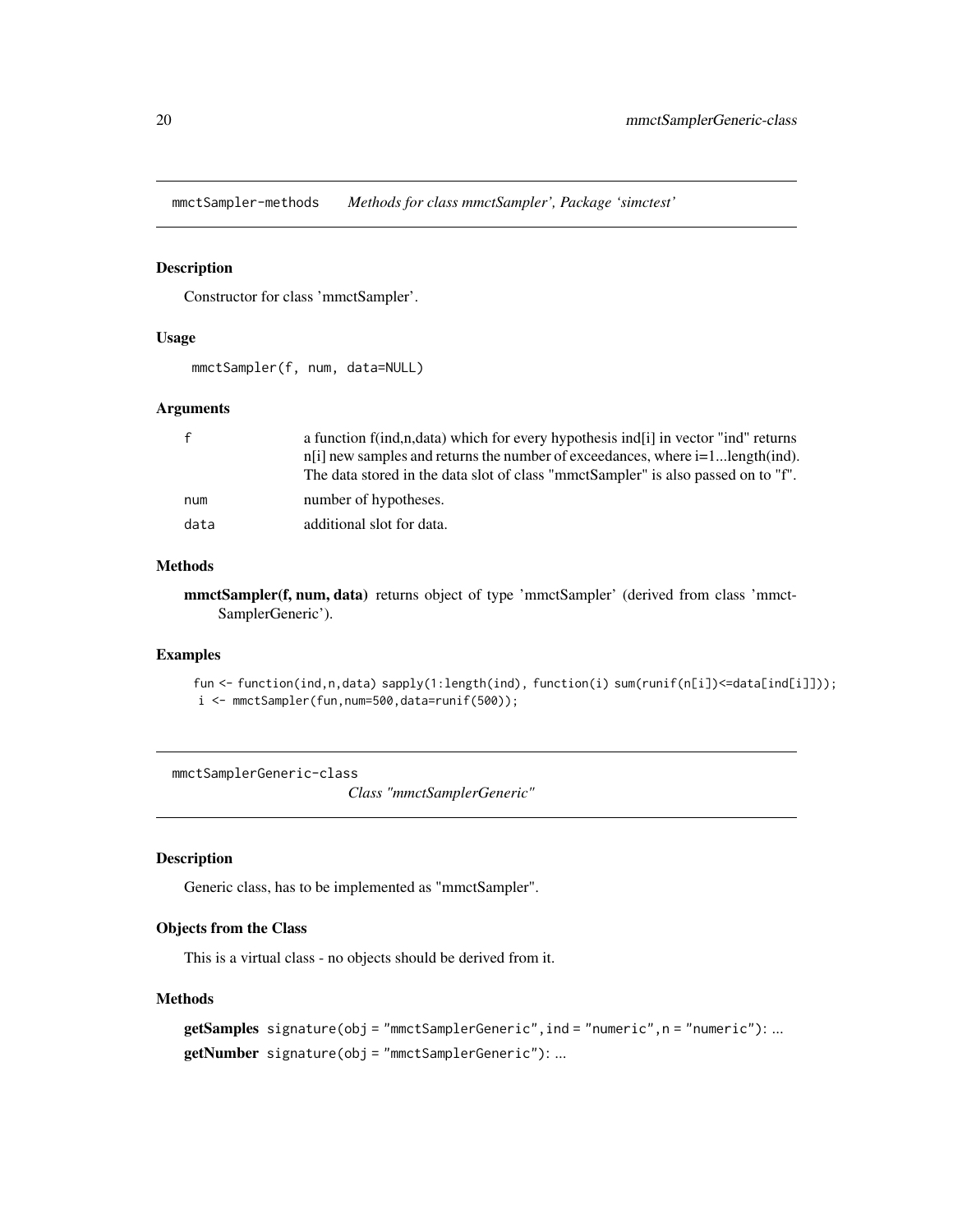<span id="page-20-0"></span>pEstimate-methods 21

#### Author(s)

Axel Gandy and Georg Hahn

#### References

Gandy, A. and Hahn, G. (2014) MMCTest - a safe algorithm for implementing multiple Monte Carlo tests. Scandinavian Journal of Statistics, 41(4):1083–1101

pEstimate-methods *Methods for class 'mmctestres' and 'mmctest', Package 'simctest'*

# Description

Function which shows current estimates of p-values.

#### Usage

```
pEstimate(obj)
```
#### Arguments

obj object of type 'mmctestres' or 'mmctest'.

#### Methods

pEstimate(obj) works with object of type mmctestres or mmctest.

```
fun <- function(ind,n,data) sapply(1:length(ind), function(i) sum(runif(n[i])<=data[ind[i]]));
i <- mmctSampler(fun,num=500,data=runif(500));
a <- mmctest(h=hBH);
a <- run(a, i, maxsteps=list(maxnum=1000000,undecided=10));
pEstimate(a);
```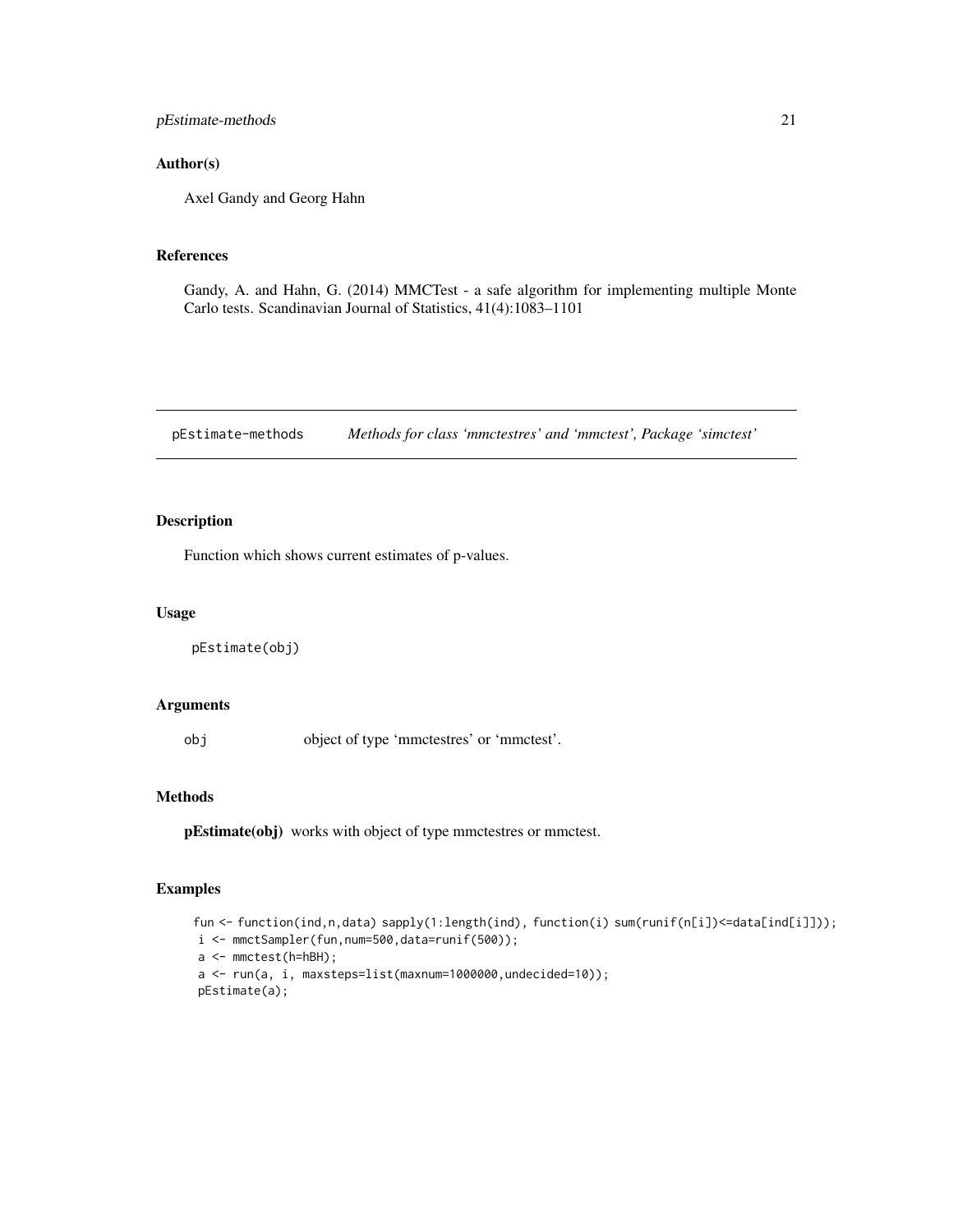<span id="page-21-0"></span>

#### Description

Function which returns empirical rejection probabilities. Threshold against e.g. 0.5 to obtain rejections (all rejProb>0.5 are rejected). Important: For usage in connection with thompson=TRUE (see the mmctest constructor).

# Usage

rejProb(obj)

# Arguments

obj object of type 'mmctestres' or 'mmctest'.

# Methods

rejProb(obj) works with object of type mmctestres or mmctest.

#### Examples

```
fun <- function(ind,n,data) sapply(1:length(ind), function(i) sum(runif(n[i])<=data[ind[i]]));
i <- mmctSampler(fun,num=500,data=runif(500));
a <- mmctest(h=hBH);
a <- run(a, i, maxsteps=list(maxnum=1000000,undecided=10));
rejProb(a);
```
<span id="page-21-1"></span>run-methods *Methods for Function run in Package 'simctest'*

#### Description

Starts a sampling algorithm

#### Usage

```
run(alg,gensample,maxsteps)
```
#### Arguments

| alg       | the sampling algorithm. An object of type "sampalg" or "mmctest".                                                                                                                    |
|-----------|--------------------------------------------------------------------------------------------------------------------------------------------------------------------------------------|
| gensample | a function returing the result of one resampling step $(0=$ no rejection, 1=re-<br>jection of the null hypothesis), or an object of type "mmctSamplerGeneric" if<br>$alg="mmctest".$ |
| maxsteps  | the maximal number of steps to take                                                                                                                                                  |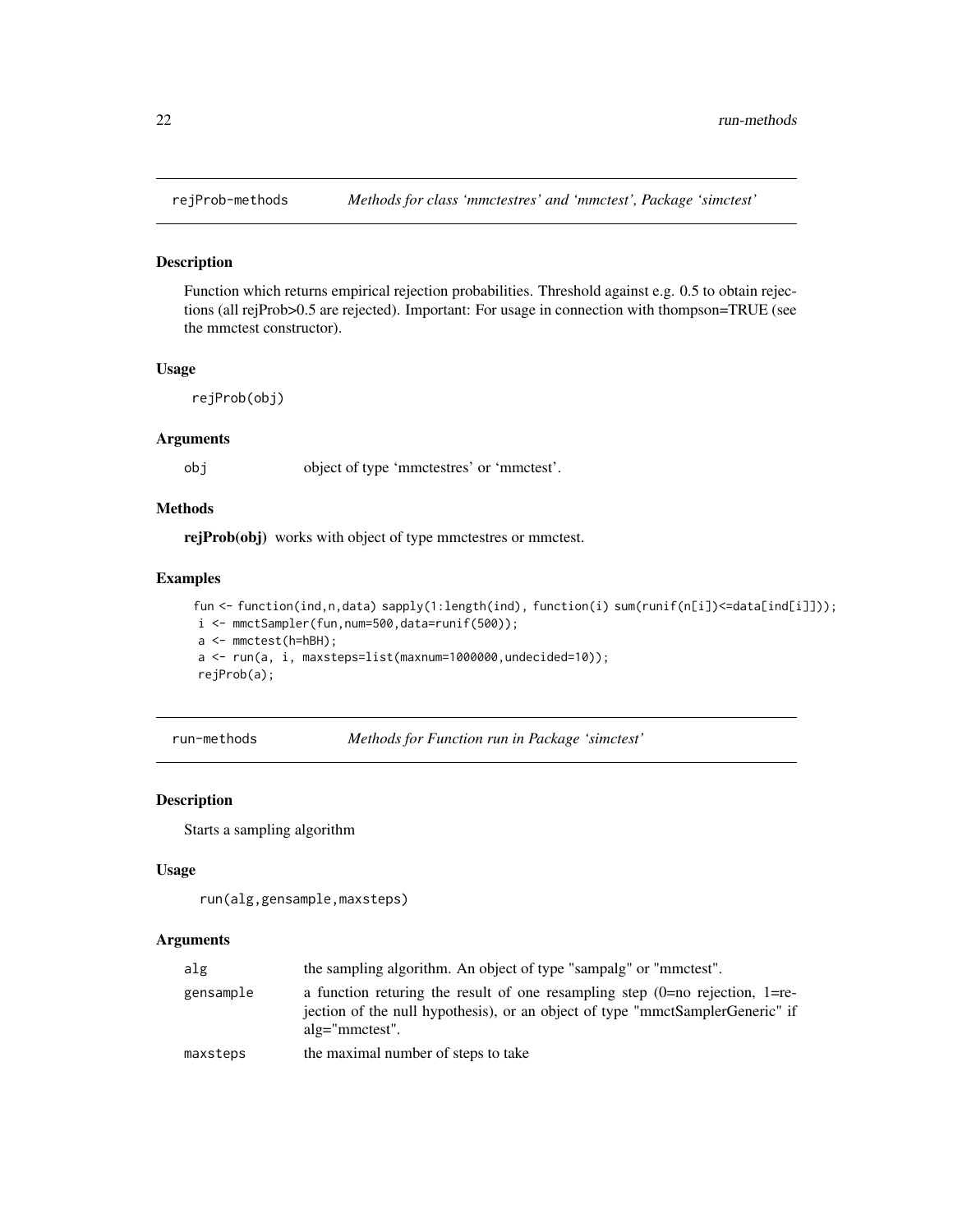# <span id="page-22-0"></span>sampalg-class 23

# Methods

alg = "sampalgPrecomp" the algorithm to be used alg = "sampalgonthefly" the algorithm to be used alg = "mmctest", gensample = "mmctSamplerGeneric" the algorithm to be used

# Examples

```
alg<-getalgonthefly()
res <- run(alg, function() runif(1)<0.2);
res
```
<span id="page-22-1"></span>sampalg-class *Class "sampalg"*

#### Description

Virtual base class for several sequential sampling algorithms.

# Objects from the Class

This is a virtual class - no objects should be derived from it.

# Slots

internal: Internal status data of the algorithm. Object of class "environment"

# Methods

No methods defined with class "sampalg" in the signature.

# Author(s)

Axel Gandy

# See Also

[sampalgonthefly](#page-23-1), [sampalgPrecomp](#page-25-1)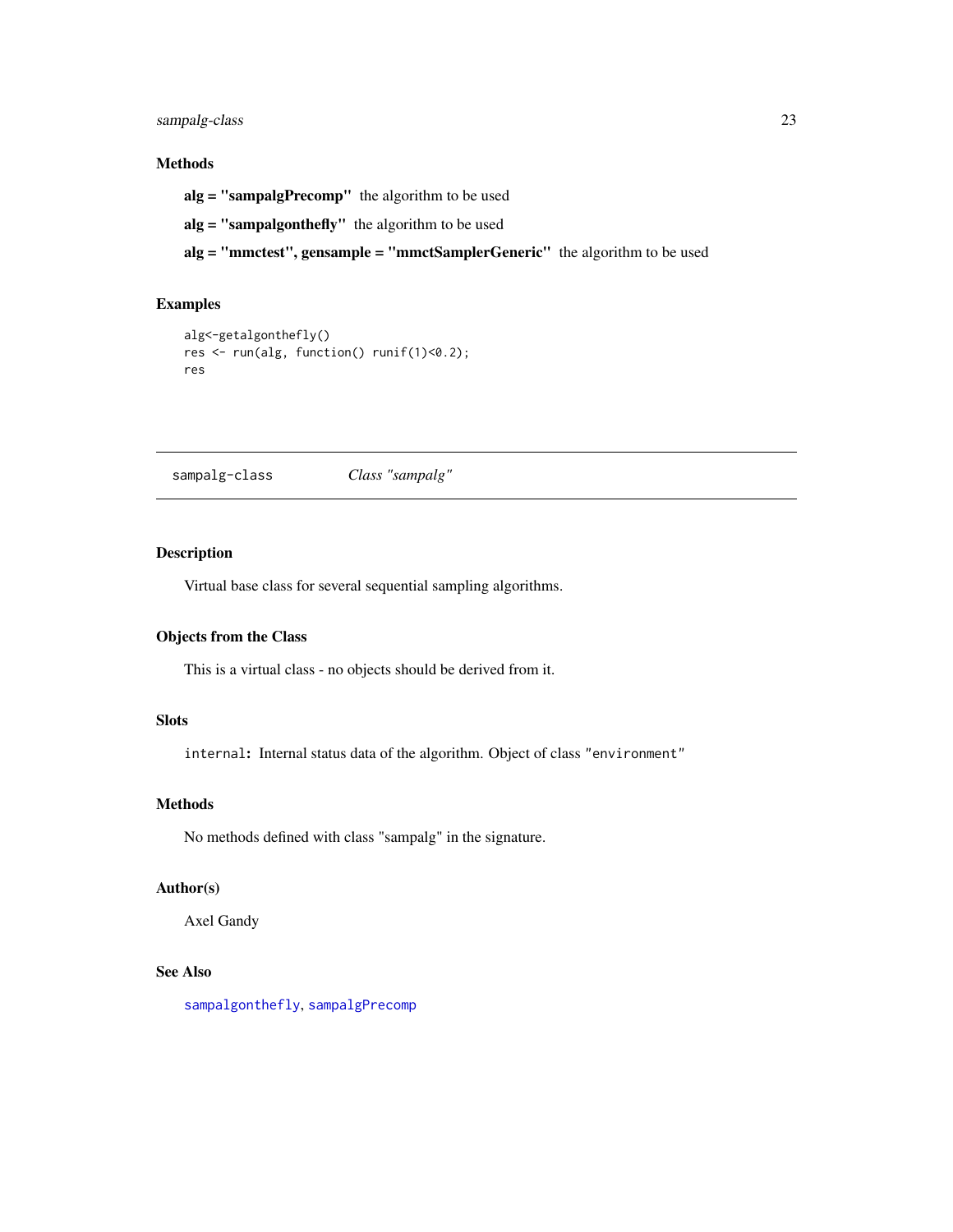<span id="page-23-1"></span><span id="page-23-0"></span>sampalgonthefly-class *Class "sampalgonthefly"*

# Description

A sequential sampling algorithm that creates its boundaries on the fly.

# Objects from the Class

Objects can be created by calls of the form getalgonthefly(level,epsilon,halfspend).

# Slots

internal: Object of class "environment". Internal state of the algorithm. Do not access.

# Extends

Class ["sampalg"](#page-22-1), directly.

# Methods

```
run signature(alg = "sampalgonthefly"): ...
```
getboundaryandprob signature(alg = "sampalgonthefly"): ...

#### Author(s)

Axel Gandy

# References

Gandy, A. (2009) Sequential Implementation of Monte Carlo Tests with Uniformly Bounded Resampling Risk. JASA 104(488):1504-1511.

# See Also

[sampalgPrecomp](#page-25-1)

#### Examples

showClass("sampalgonthefly")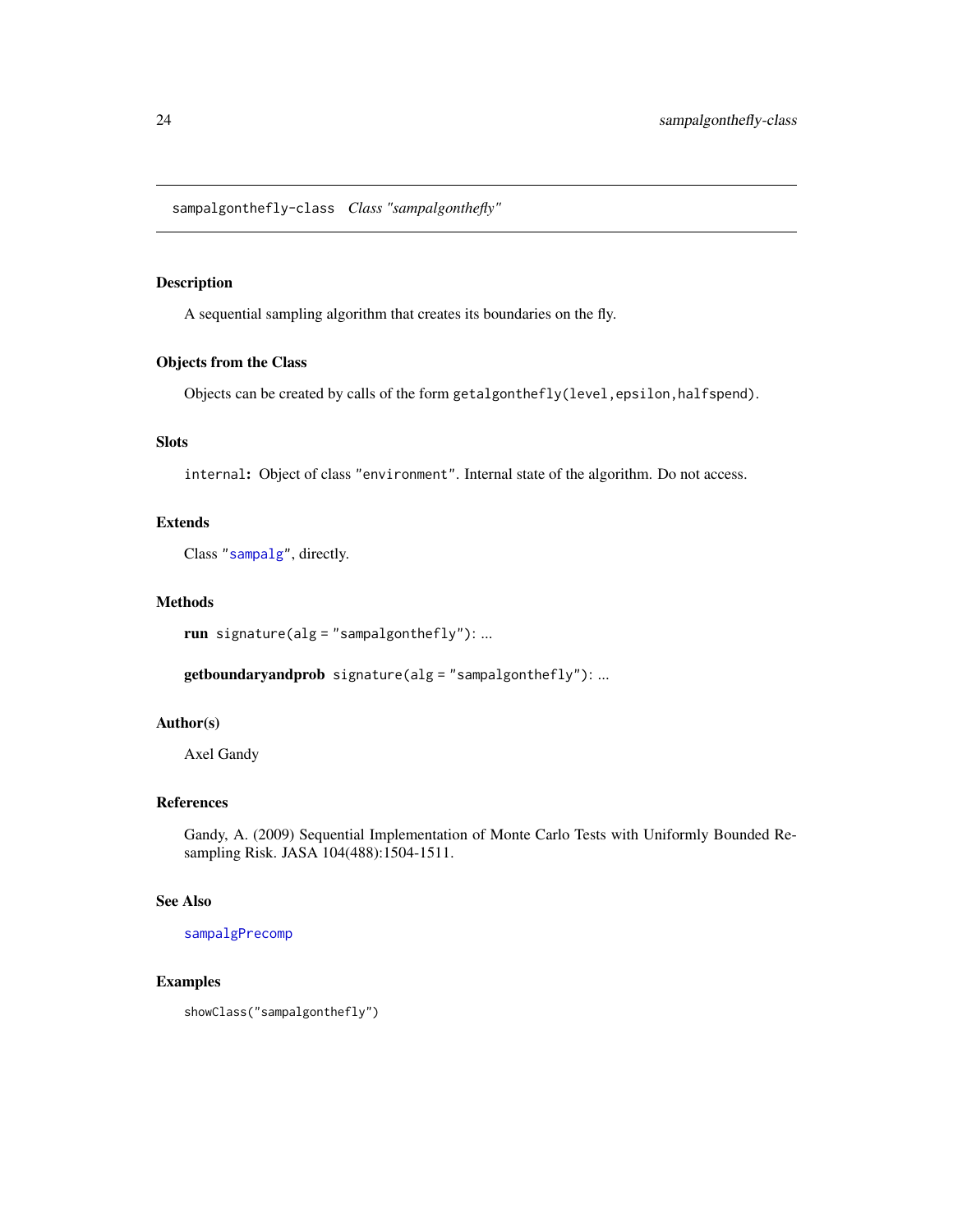<span id="page-24-0"></span>sampalgontheflyres-class

*Class "sampalgontheflyres"*

#### Description

Class returned as result from simctest and run.

# Objects from the Class

Objects can be created by calls of the form new("sampalgontheflyres",...).

# Slots

porig: Object of class "numeric" U: Object of class "numeric" L: Object of class "numeric" ind: Object of class "numeric" preverr: Object of class "numeric" p.value: Object of class "numeric" steps: Object of class "numeric" pos: Object of class "numeric" alg: Object of class "sampalg" gen: Object of class "function"

# Extends

Class ["sampalgres"](#page-26-1), directly.

# Methods

contalg signature(data = "sampalgontheflyres"): ...

# Author(s)

Axel Gandy

# References

Gandy, A. (2009) Sequential Implementation of Monte Carlo Tests with Uniformly Bounded Resampling Risk. JASA 104(488):1504-1511.

# See Also

[simctest](#page-27-1), [sampalgres](#page-26-1)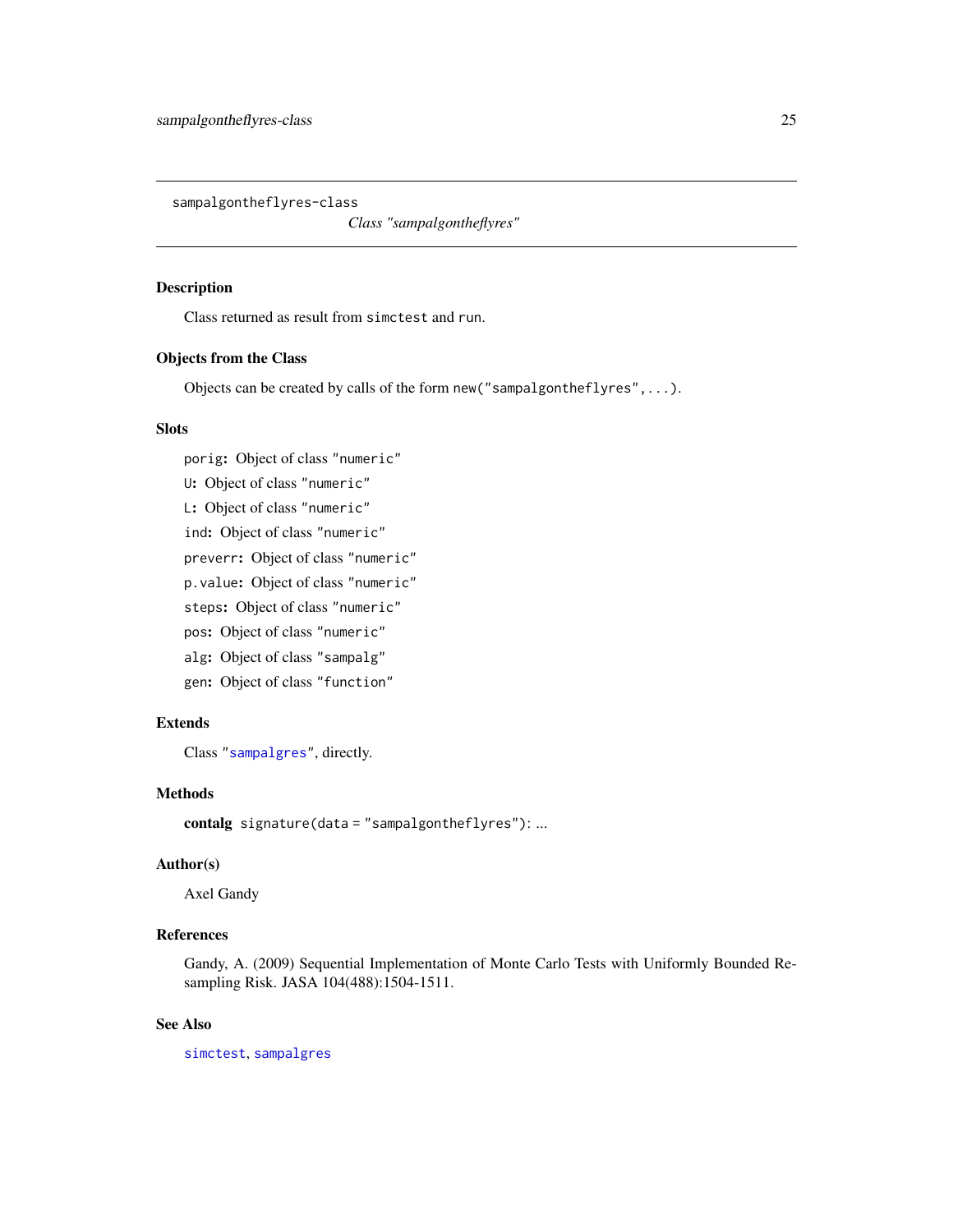# Examples

```
showClass("sampalgontheflyres")
```
<span id="page-25-1"></span>sampalgPrecomp-class *Class "sampalgPrecomp"*

# Description

A sampling algorithm that precomputes the boundaries

# Objects from the Class

Objects can be created by calls to [getalgprecomp](#page-3-2)

# Slots

internal: internal state of the object. Do not access.

# Extends

Class ["sampalg"](#page-22-1), directly.

# Author(s)

Axel Gandy

# References

Gandy, A. (2009) Sequential Implementation of Monte Carlo Tests with Uniformly Bounded Resampling Risk. JASA 104(488):1504-1511.

```
showClass("sampalgPrecomp")
```
<span id="page-25-0"></span>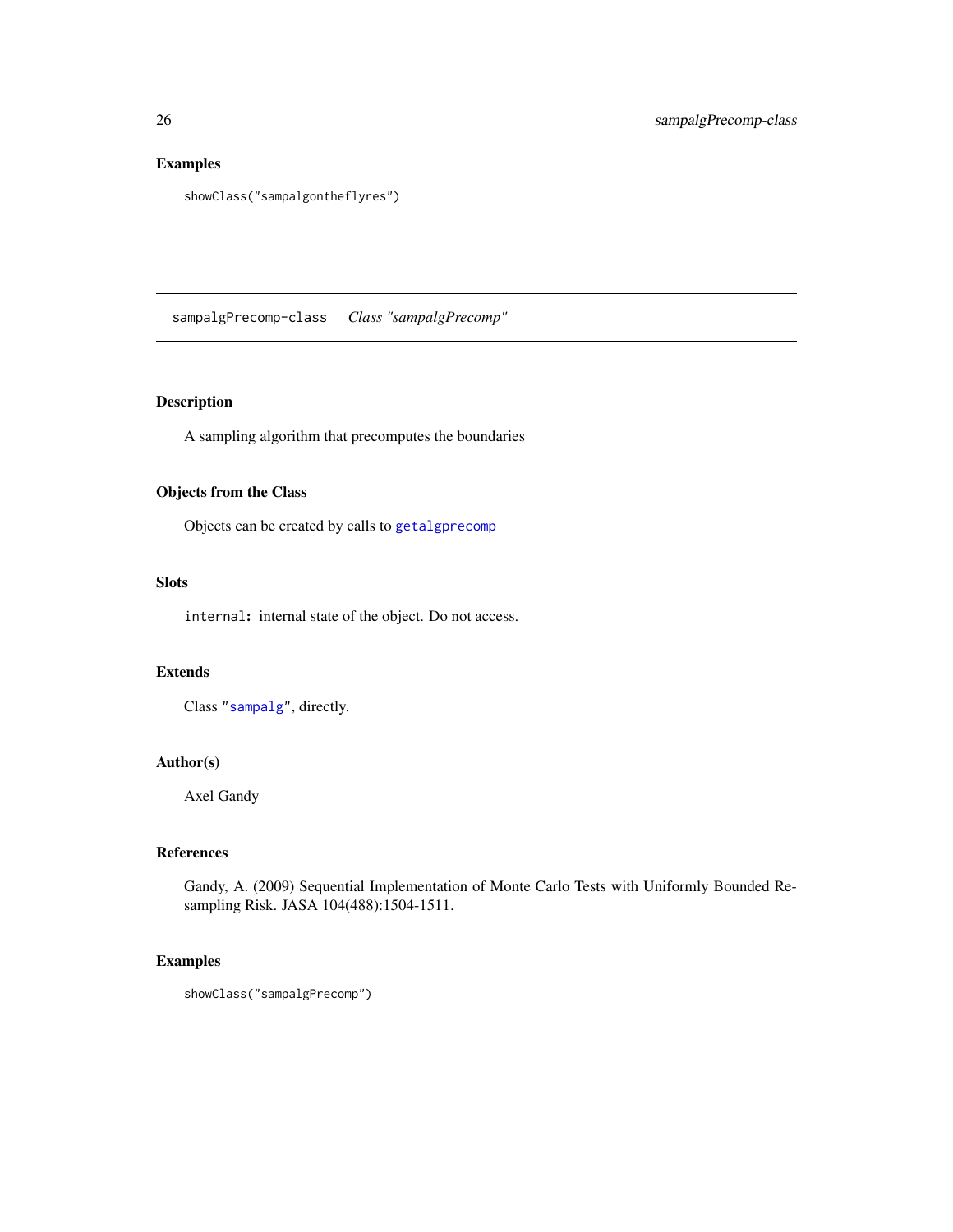# <span id="page-26-1"></span><span id="page-26-0"></span>Description

Results returned by run - Internal.

#### Objects from the Class

Objects can be created by calls of the form new("sampalgres",...).

# Slots

p.value: Object of class "numeric"

steps: Object of class "numeric"

pos: Object of class "numeric"

alg: Object of class "sampalg"

gen: Object of class "function"

### Methods

confint signature(object = "sampalgres", parm = "missing"): ... contalg signature(data = "sampalgres"): ... getbounds signature(data = "sampalgres"): ... show signature(object = "sampalgres"): ...

#### Author(s)

Axel Gandy

# References

Gandy, A. (2009) Sequential Implementation of Monte Carlo Tests with Uniformly Bounded Resampling Risk. JASA 104(488):1504-1511.

# Examples

showClass("sampalgres")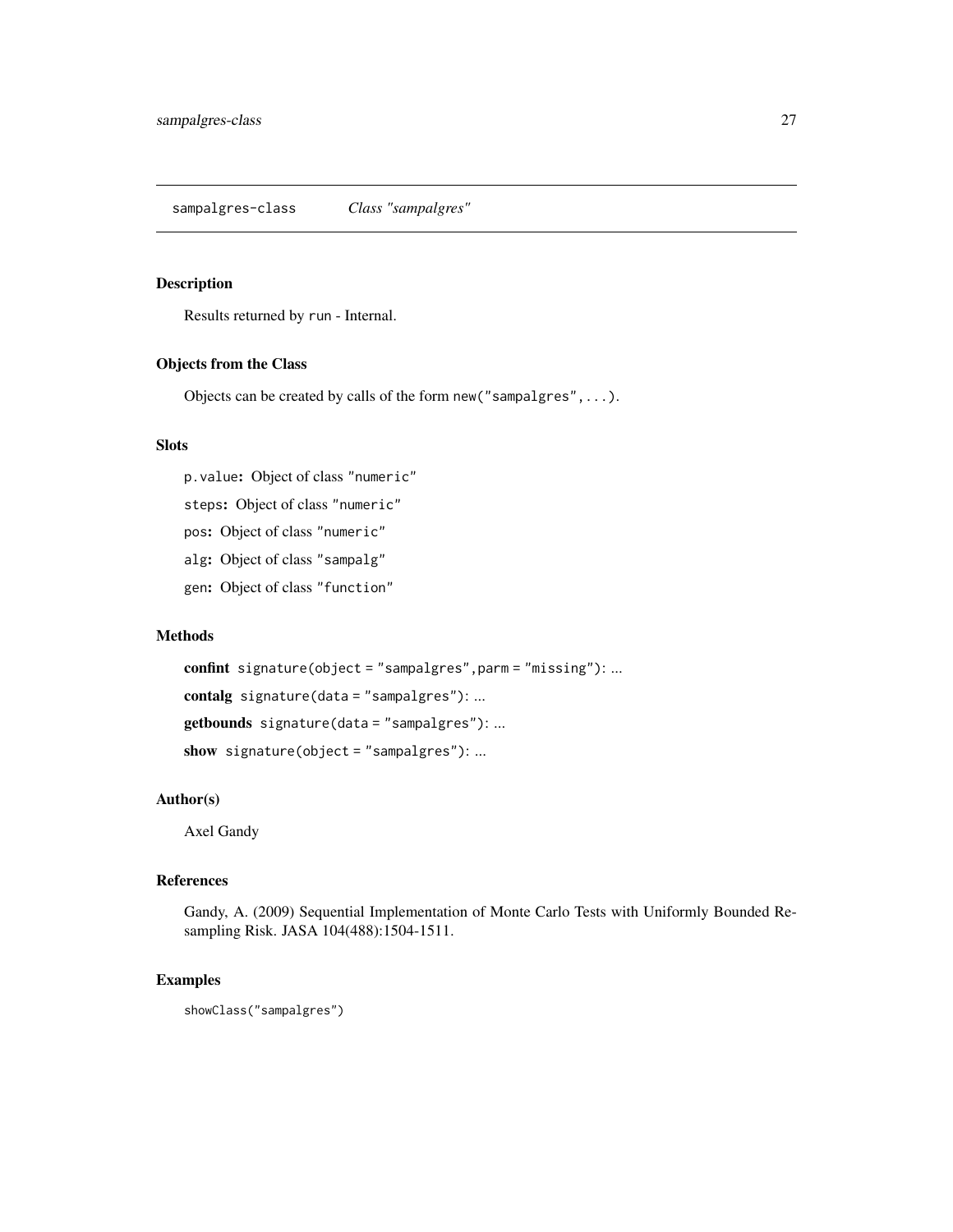<span id="page-27-1"></span><span id="page-27-0"></span>

#### Description

Wrapper function for convenient use of the sequential implementation of the Monte Carlo test.

#### Usage

simctest(gensample, level=0.05, epsilon=1e-3, maxsteps=1e4)

# Arguments

| gensample | function that performs one sampling step. Returns 0 (sampled test statistic does<br>not exceed the observation) or 1 (sampled test static exceeds the observation). |
|-----------|---------------------------------------------------------------------------------------------------------------------------------------------------------------------|
| level     | level passed to getalgonthefly                                                                                                                                      |
| epsilon   | error bound epsilon passed to getalgonthefly                                                                                                                        |
| maxsteps  | maximal number of steps to take                                                                                                                                     |

# Value

An object of class [sampalgres](#page-26-1).

#### Author(s)

Axel Gandy

# References

Gandy, A. (2009) Sequential Implementation of Monte Carlo Tests with Uniformly Bounded Resampling Risk. JASA 104(488):1504-1511.

```
#Example used in the above paper
dat <- matrix(nrow=5,ncol=7,byrow=TRUE,
         c(1,2,2,1,1,0,1, 2,0,0,2,3,0,0, 0,1,1,1,2,7,3, 1,1,2,0,0,0,1, 0,1,1,1,1,0,0))loglikrat <- function(data){
 cs <- colSums(data)
 rs <- rowSums(data)
 mu <- outer(rs,cs)/sum(rs)
 2*sum(ifelse(data<=0.5, 0,data*log(data/mu)))
}
resample <- function(data){
 cs <- colSums(data)
 rs <- rowSums(data)
 n \leftarrow sum(rs)mu <- outer(rs,cs)/n/n
```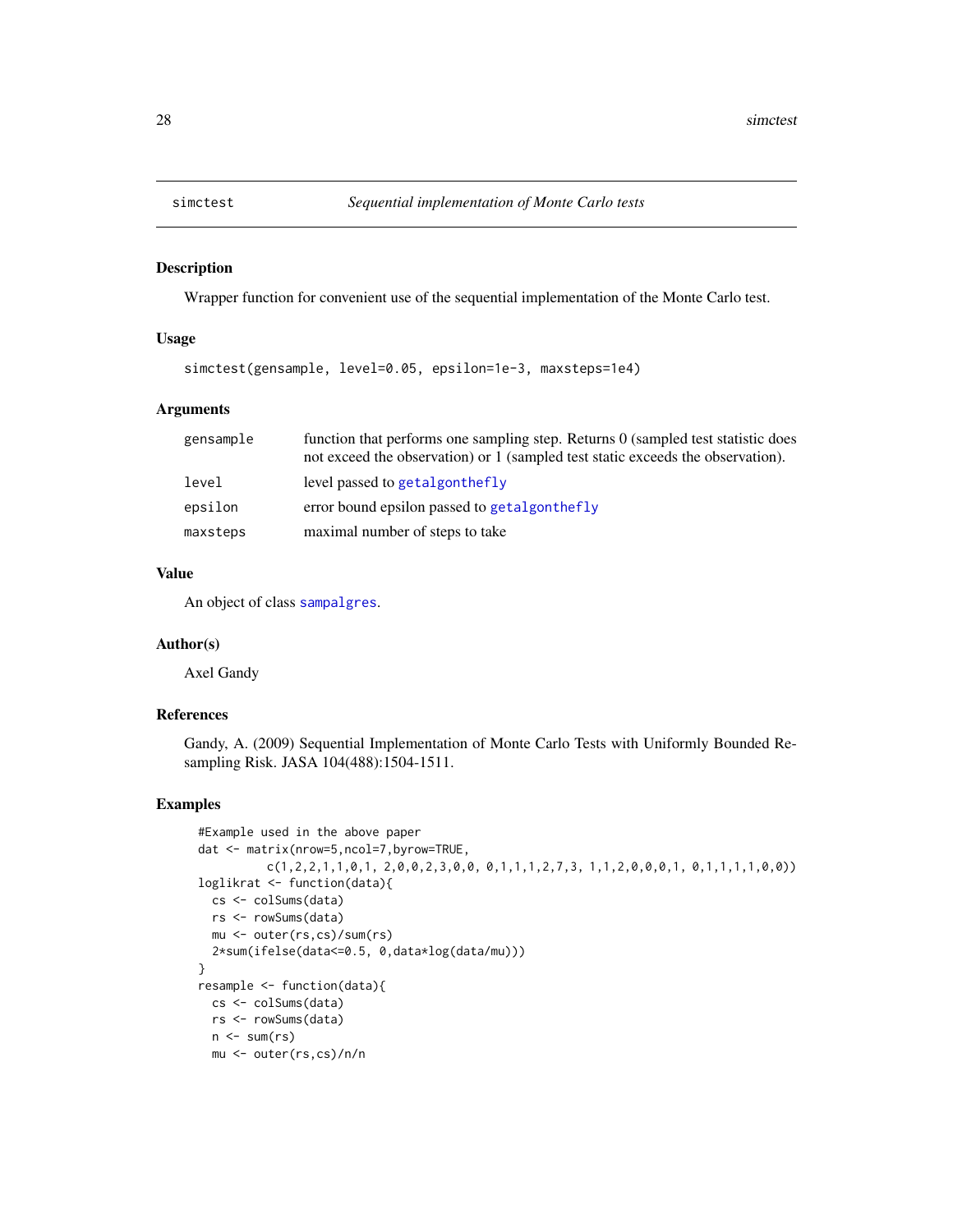```
matrix(rmultinom(1,n,c(mu)),nrow=dim(data)[1],ncol=dim(data)[2])
}
t <- loglikrat(dat);
# function to generate samples
gen <- function(){loglikrat(resample(dat))>=t}
#using simctest
simctest(gen,maxsteps=10000)
#now trying simctest.cont
res <- simctest(gen,maxsteps=500)
res
cont(res,20000)
```
summary.mmctestres-methods

*Methods for class 'mmctestres' and 'mmctest', Package 'simctest'*

# Description

Function which shows current estimates of p-values.

#### Usage

```
## S3 method for class 'mmctestres'
summary(object,...)
```
#### Arguments

| object                  | object of type 'mmctestres' or 'mmctest'.                                     |
|-------------------------|-------------------------------------------------------------------------------|
| $\cdot$ $\cdot$ $\cdot$ | No further arguments needed. Listed only for compatibility with generic 'sum- |
|                         | mary' method.                                                                 |

#### Methods

summary.mmctestres(object) works with object of type mmctestres or mmctest.

```
fun <- function(ind,n,data) sapply(1:length(ind), function(i) sum(runif(n[i])<=data[ind[i]]));
i <- mmctSampler(fun,num=500,data=runif(500));
a <- mmctest(h=hBH);
a <- run(a, i, maxsteps=list(maxnum=1000000,undecided=10));
summary.mmctestres(a);
```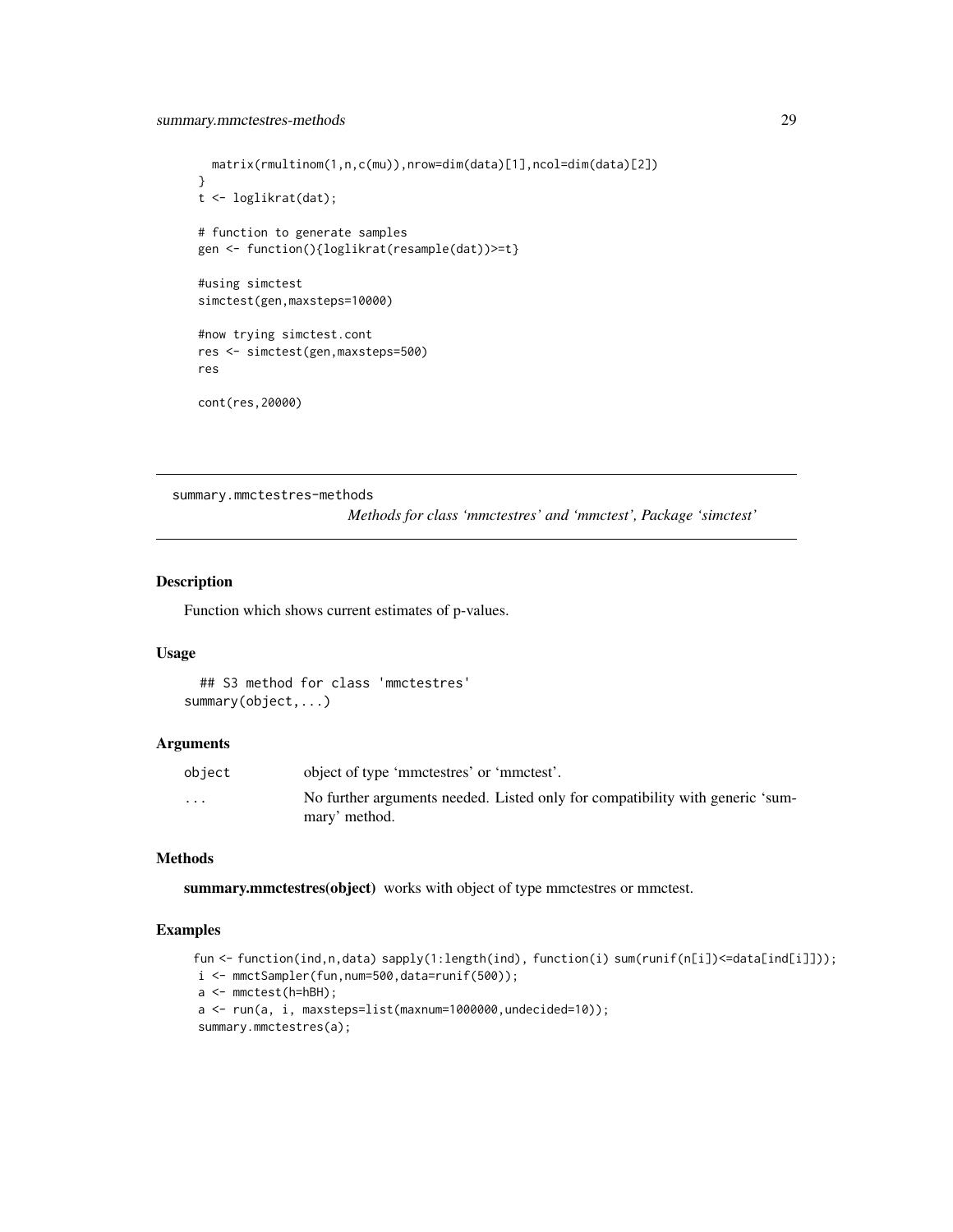<span id="page-29-0"></span>testResult-methods *Methods for class 'mmctestres' and 'mmctest', Package 'simctest'*

# Description

Function which returns a list containing indices of rejected hypotheses (vector 'rejected'), nonrejected hypotheses (vector 'nonrejected') and undecided hypotheses (vector 'undecided')

#### Usage

```
testResult(obj)
```
# Arguments

obj object of type 'mmctestres' or 'mmctest'.

# Methods

testResult(obj) works with object of type mmctestres or mmctest.

```
fun <- function(ind,n,data) sapply(1:length(ind), function(i) sum(runif(n[i])<=data[ind[i]]));
i <- mmctSampler(fun,num=500,data=runif(500));
a <- mmctest(h=hBH);
a <- run(a, i, maxsteps=list(maxnum=1000000,undecided=10));
res <- testResult(a);
rejected <- res$rejected;
nonrejected <- res$nonrejected;
undecided <- res$undecided;
```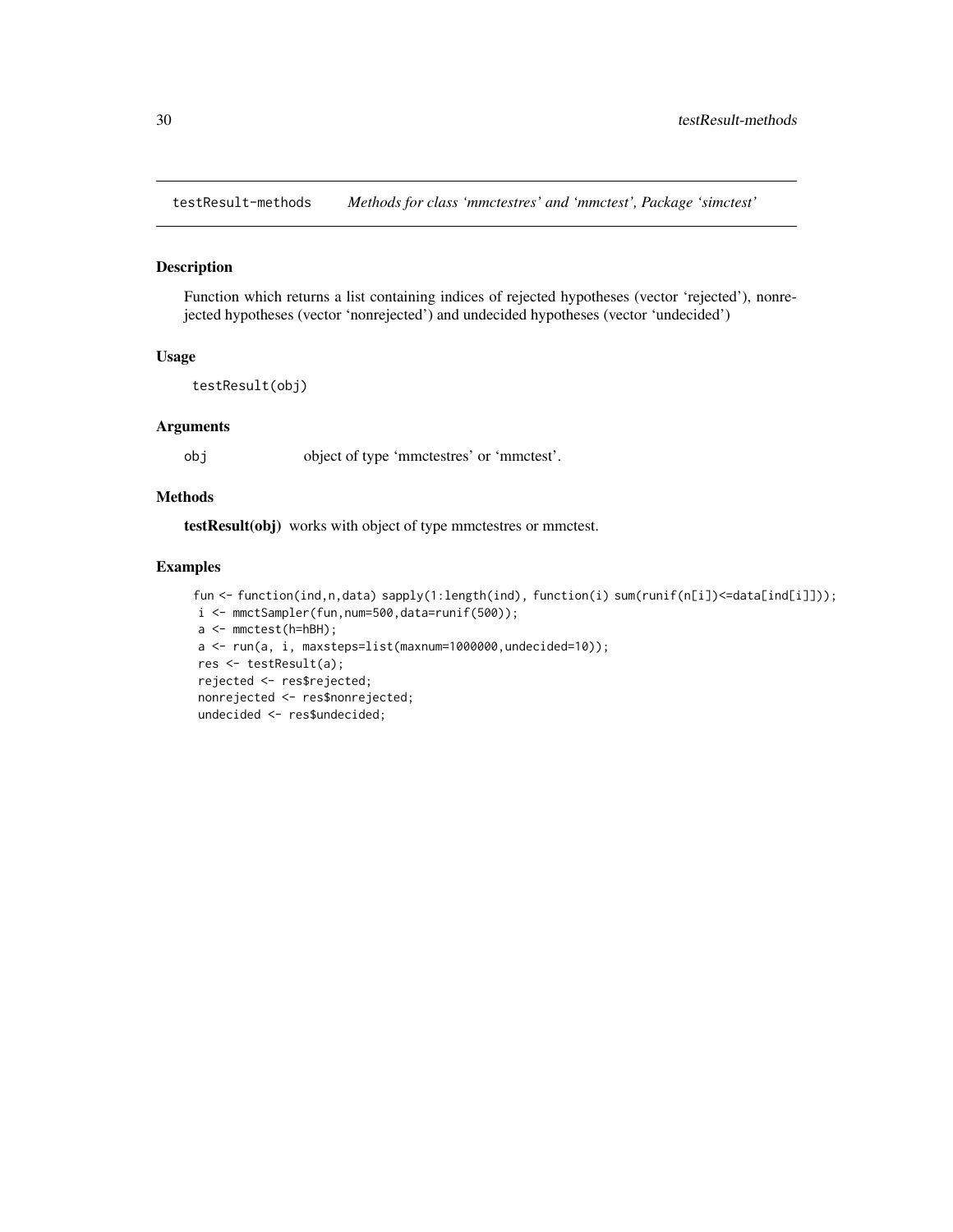# <span id="page-30-0"></span>**Index**

∗Topic classes getalgprecomp, [4](#page-3-0) mcpres-class, [12](#page-11-0) mmctest-class, [16](#page-15-0) mmctestres-class, [17](#page-16-0) mmctSampler-class, [19](#page-18-0) mmctSamplerGeneric-class, [20](#page-19-0) sampalg-class, [23](#page-22-0) sampalgonthefly-class, [24](#page-23-0) sampalgontheflyres-class, [25](#page-24-0) sampalgPrecomp-class, [26](#page-25-0) sampalgres-class, [27](#page-26-0) ∗Topic methods confidenceLimits-methods, [2](#page-1-0) confint-methods, [3](#page-2-0) cont-methods, [4](#page-3-0) getbounds-methods, [5](#page-4-0) getL-methods, [6](#page-5-0) getNumber-methods, [6](#page-5-0) getSamples-methods, [7](#page-6-0) getU-methods, [7](#page-6-0) hBH-methods, [8](#page-7-0) hBonferroni-methods, [9](#page-8-0) hPC-methods, [9](#page-8-0) mmctest-methods, [16](#page-15-0) mmctSampler-methods, [20](#page-19-0) pEstimate-methods, [21](#page-20-0) rejProb-methods, [22](#page-21-0) run-methods, [22](#page-21-0) summary.mmctestres-methods, [29](#page-28-0) testResult-methods, [30](#page-29-0) confidenceLimits

```
(confidenceLimits-methods), 2
confidenceLimits,mmctest-method
        (confidenceLimits-methods), 2
confidenceLimits,mmctestres-method
        (confidenceLimits-methods), 2
confidenceLimits-methods, 2
confint, 3
```
confint *(*confint-methods*)*, [3](#page-2-0) confint,ANY,ANY-method *(*confint-methods*)*, [3](#page-2-0) confint,sampalgres,missing-method *(*confint-methods*)*, [3](#page-2-0) confint-methods, [3](#page-2-0) cont, *[3](#page-2-0)* cont *(*cont-methods*)*, [4](#page-3-0) cont,mmctestres-method *(*cont-methods*)*, [4](#page-3-0) cont,sampalgontheflyres-method *(*cont-methods*)*, [4](#page-3-0) cont,sampalgres-method *(*cont-methods*)*, [4](#page-3-0) cont-methods, [4](#page-3-0) contalg,sampalgontheflyres-method *(*sampalgontheflyres-class*)*, [25](#page-24-0) contalg,sampalgres-method *(*sampalgres-class*)*, [27](#page-26-0)

getalgonthefly, *[28](#page-27-0)* getalgonthefly *(*getalgprecomp*)*, [4](#page-3-0) getalgprecomp, [4,](#page-3-0) *[26](#page-25-0)* getbounds *(*getbounds-methods*)*, [5](#page-4-0) getbounds,sampalgontheflyres-method *(*getbounds-methods*)*, [5](#page-4-0) getbounds,sampalgres-method *(*getbounds-methods*)*, [5](#page-4-0) getbounds-methods, [5](#page-4-0) getL *(*getL-methods*)*, [6](#page-5-0) getL,sampalgPrecomp-method *(*getL-methods*)*, [6](#page-5-0) getL-methods, [6](#page-5-0) getNumber *(*getNumber-methods*)*, [6](#page-5-0) getNumber,mmctSampler-method *(*getNumber-methods*)*, [6](#page-5-0) getNumber,mmctSamplerGeneric-method *(*getNumber-methods*)*, [6](#page-5-0) getNumber-methods, [6](#page-5-0) getSamples *(*getSamples-methods*)*, [7](#page-6-0) getSamples,mmctSampler-method *(*getSamples-methods*)*, [7](#page-6-0)